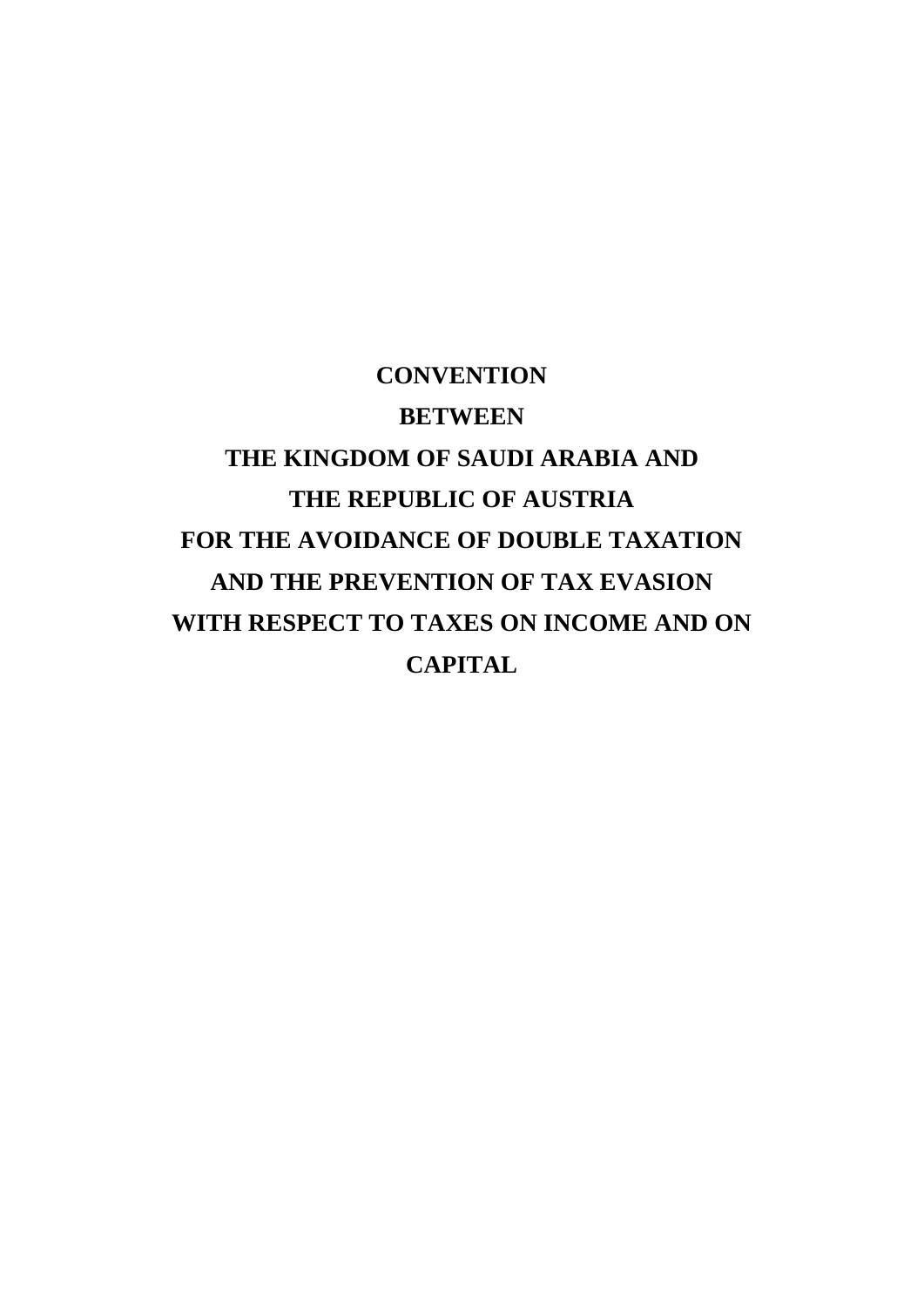The Kingdom of Saudi Arabia and the Republic of Austria, desiring to conclude a Convention for the avoidance of double taxation and the prevention of tax evasion with respect to taxes on income and on capital,

Have agreed as follows:

## **Article 1**

## **PERSONS COVERED**

This Convention shall apply to persons who are residents of one or both of the Contracting States.

## **Article 2**

#### **TAXES COVERED**

1. This Convention shall apply to taxes on income and on capital imposed on behalf of a Contracting State or of its political subdivisions or local authorities, irrespective of the manner in which they are levied.

2. There shall be regarded as taxes on income and on capital all taxes imposed on total income, on total capital, or on elements of income or of capital, including taxes on gains from the alienation of movable or immovable property, taxes on the total amounts of wages or salaries paid by enterprises, as well as taxes on capital appreciation.

3. The existing taxes to which this Convention shall apply are in particular:

(a) In the case of the Kingdom of Saudi Arabia:

i. the Zakat;

ii. the income tax including the natural gas investment tax; (hereinafter referred to as the "Saudi Tax");

(b) In the case of the Republic of Austria: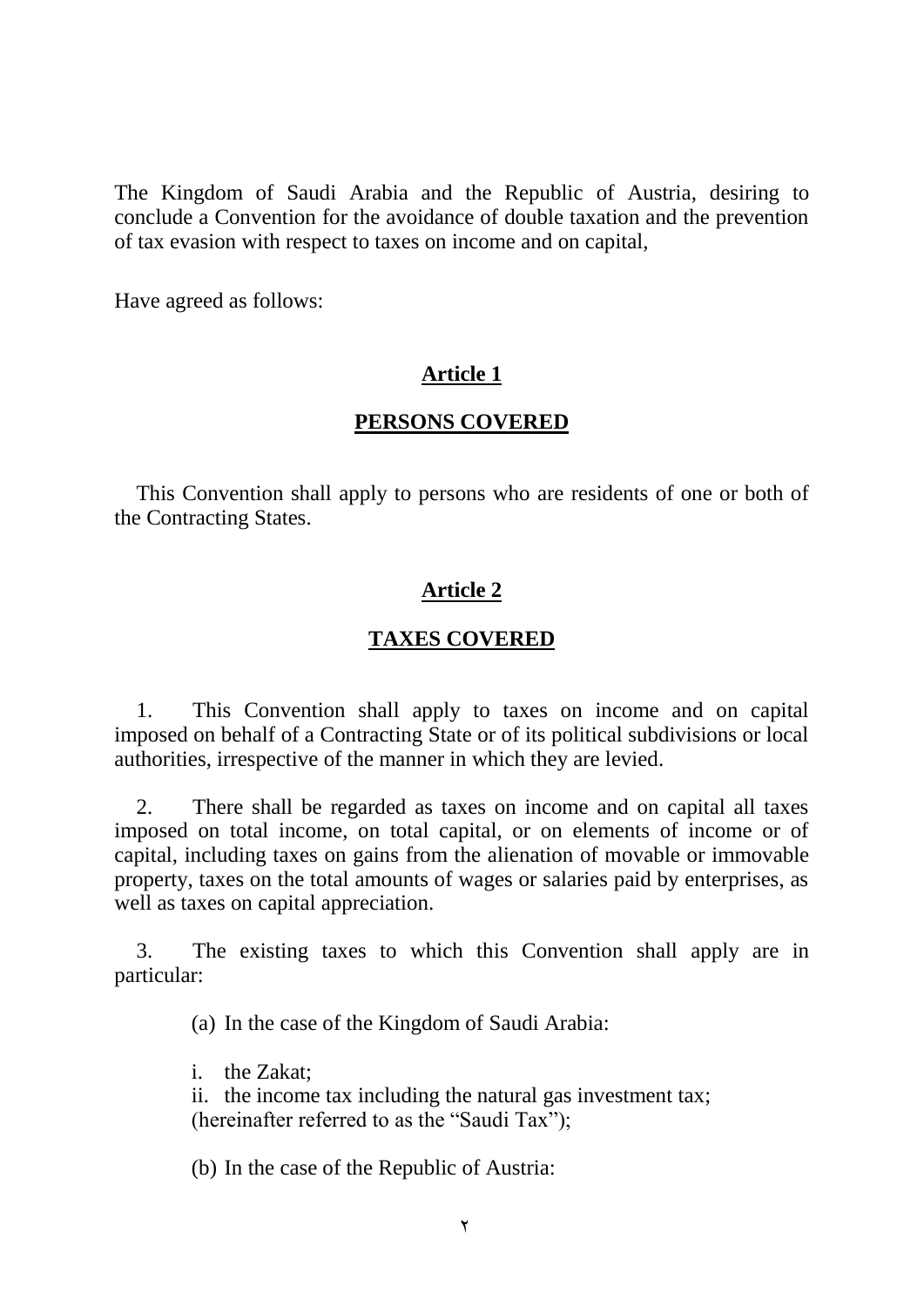i. the income tax (die Einkommensteuer);

ii. the corporation tax (die Körperschaftsteuer);

iii. the land tax (die Grundsteuer);

iv. the tax on agricultural and forestry enterprises (die Abgabe von land- und forstwirtschaftlichen Betrieben);

v. the tax on the value of vacant plots (die Abgabe vom Bodenwert bei unbebauten Grundstücken);

(hereinafter referred to as the "Austrian Tax").

4. The provisions of this Convention shall also apply to any identical or substantially similar taxes which are imposed after the date of signature of this Convention in addition to, or in place of, the existing taxes. The competent authorities in both Contracting States shall notify each other of any significant changes that have been made in their respective taxation laws.

# **Article 3**

## **GENERAL DEFINITIONS**

1. For the purposes of this Convention, unless the context otherwise requires:

- (a) The term "Kingdom of Saudi Arabia" means the territory of the Kingdom of Saudi Arabia which also includes the area outside the territorial waters, where the Kingdom of Saudi Arabia exercises its sovereign and jurisdictional rights in their waters, seabed, sub-soil and natural resources by virtue of its law and the international law.
- (b) The term "Austria" means the Republic of Austria.
- (c) The term "a Contracting State" and "the other Contracting State" means the Kingdom of Saudi Arabia or the Republic of Austria as the context requires.
- (d) The term "person" includes an individual, a company and any other body of persons, including the State, its political sub-divisions or local authorities, and foundations.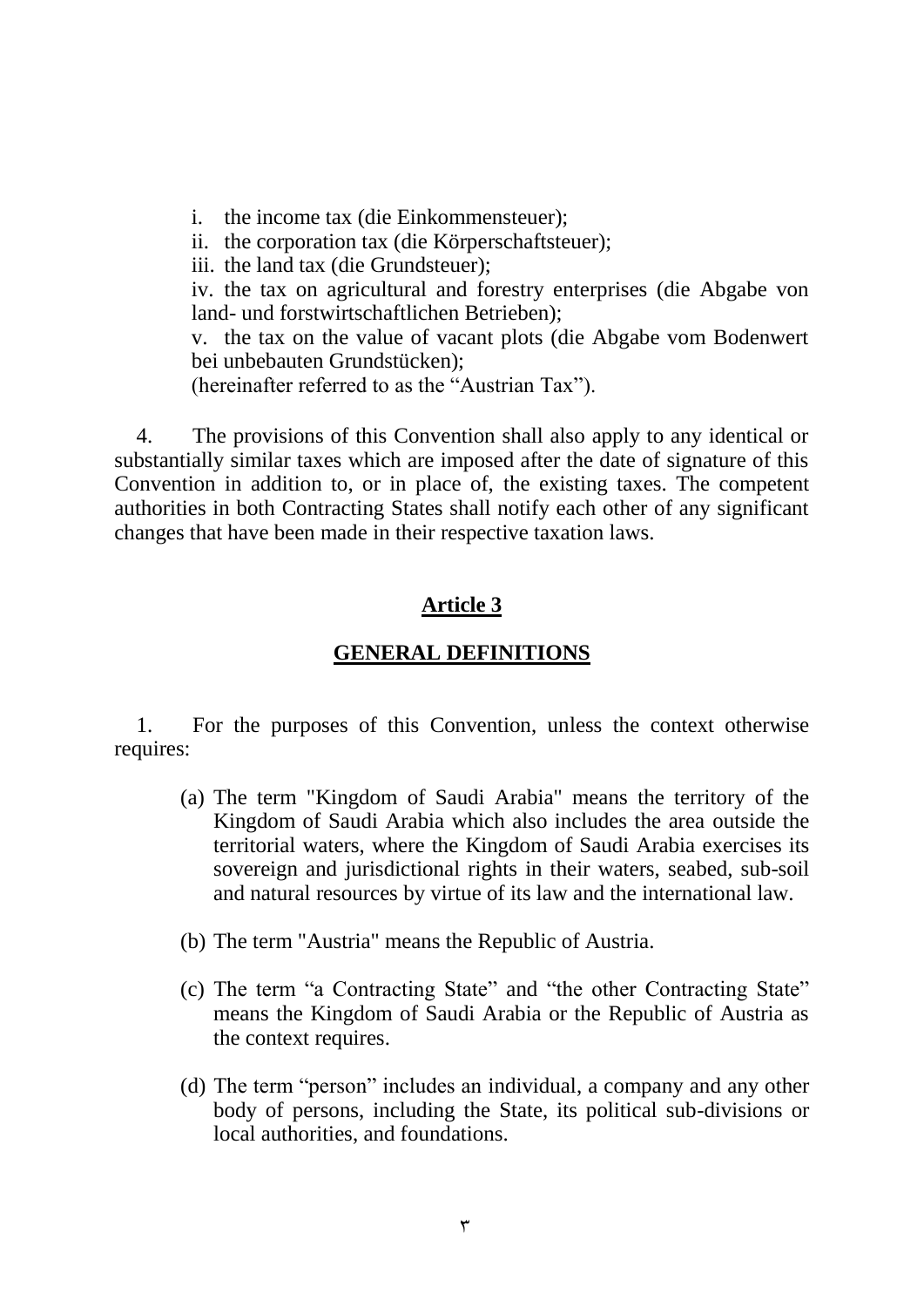- (e) The term "company" means any juridical person or any entity which is treated as a juridical person for tax purposes.
- (f) The terms "enterprise of a Contracting State" and "enterprise of the other Contracting State" mean respectively an enterprise carried on by a resident of a Contracting State and an enterprise carried on by a resident of the other Contracting State.
- (g) The term "national" means:
	- i. any individual possessing the nationality of a Contracting State;
	- ii. any legal person, partnership or association deriving its status as such from the laws in force in a Contracting State.
- (h) The term "international traffic" means any transport by a ship or aircraft operated by an enterprise which has its place of effective management in a Contracting State, except when the ship or aircraft is operated solely between places in the other Contracting State.
- (i) The term "competent authority" means:
	- i. In the case of the Kingdom of Saudi Arabia: the Ministry of Finance represented by the Minister of Finance or his authorised representative;
	- ii. In the case of the Republic of Austria: the Federal Minister of Finance or his authorised representative.

2. As regards the application of this Convention at any time by a Contracting State, any term not defined therein shall, unless the context otherwise requires, have the meaning that it has at that time under the law of that State for the purposes of the taxes to which this Convention applies, any meaning under the applicable tax laws of that State prevailing over a meaning given to the term under other laws of that State.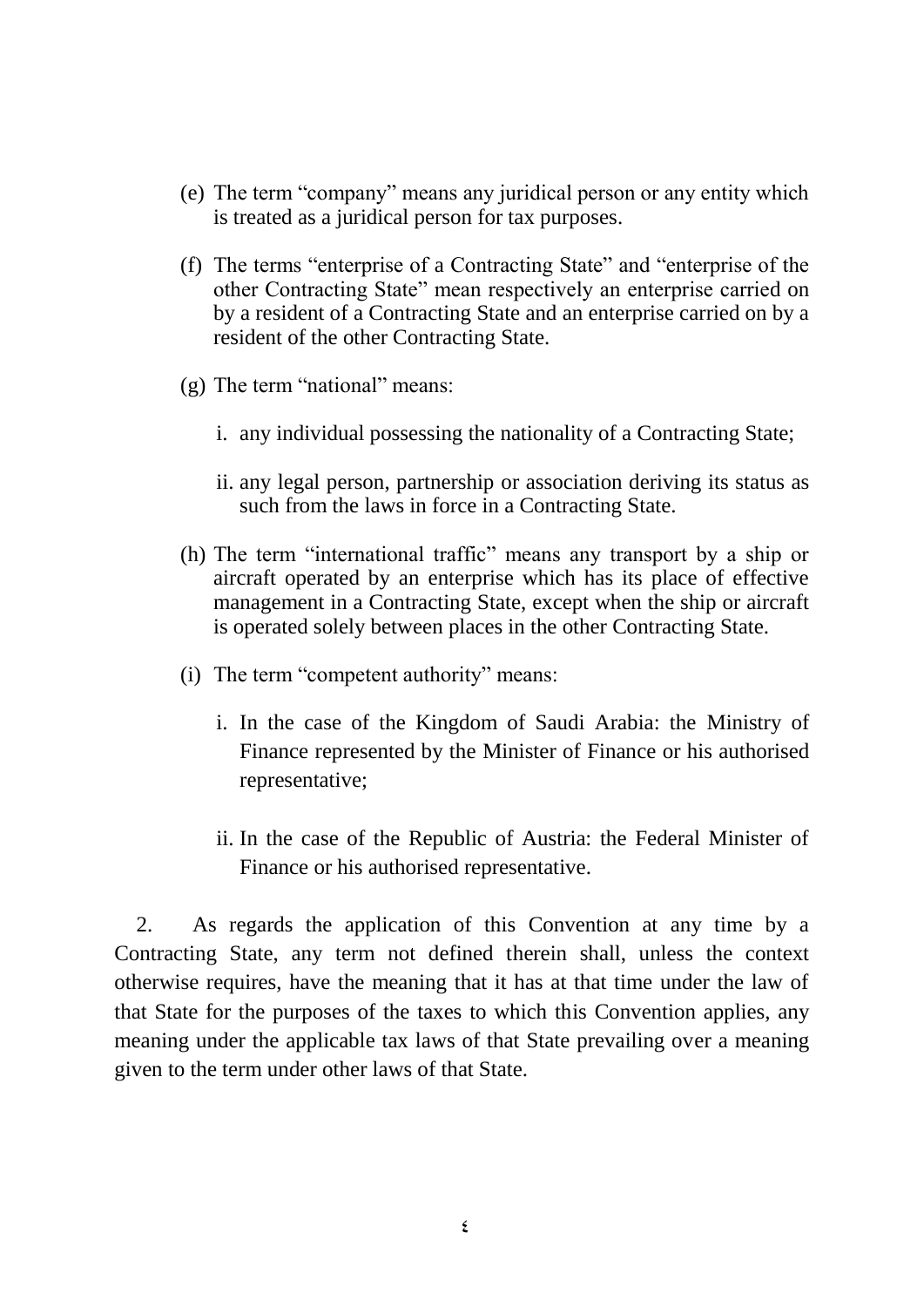## **RESIDENT**

1. For the purposes of this Convention, the term "resident of a Contracting State" means:

- (a) Any person who, under the laws of that State is liable to tax in that State by reason of his domicile, residence, place of management or any other criterion of a similar nature;
- (b) Any of the two Contracting States or any of its legal institutions, agencies or its local authorities;
- (c) A legal person organized under the laws of a Contracting State and that is generally exempt from tax in that State and is established and maintained in that State either:
	- i. exclusively for a religious, charitable, educational, scientific, or other similar purpose; or
	- ii. to provide pensions or other similar benefits to employees pursuant to plan.

2. Where by reason of the provisions of paragraph 1 of this Article, an individual is a resident of both Contracting States, then his status shall be determined as follows:

- (a) He shall be deemed to be a resident only of the State in which he has a permanent home available to him; if he has a permanent home available to him in both Contracting States, he shall be deemed to be a resident only of the Contracting State with which his personal and economic relations are closer ("center of 'vital' interests");
- (b) If the Contracting State in which he has his center of 'vital' interests cannot be determined, or if he has not a permanent home available to him in either Contracting State, he shall be deemed to be a resident only of the Contracting State in which he has an habitual abode;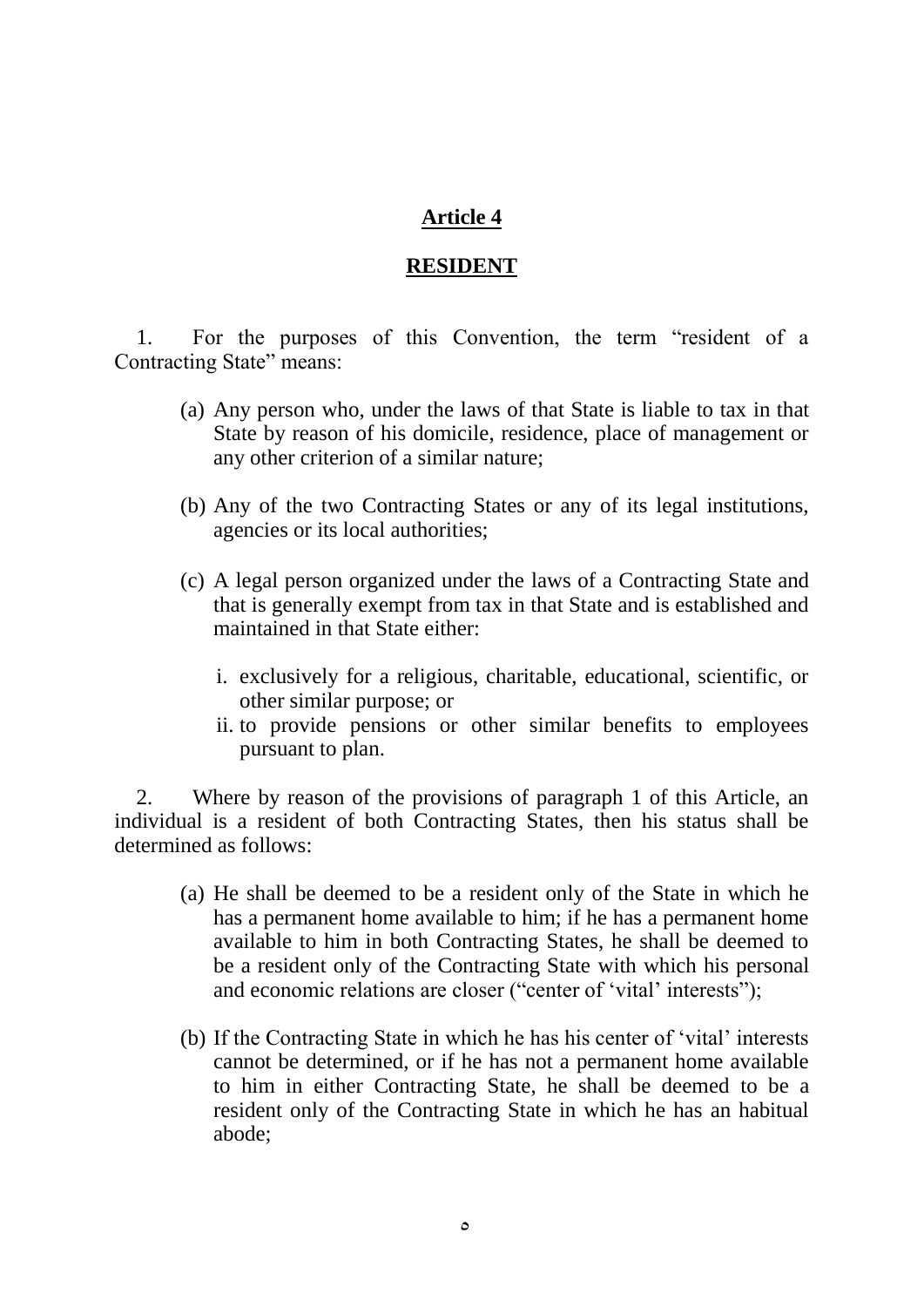- (c) If he has an habitual abode in both Contracting States or in neither of them, he shall be deemed to be a resident only of the Contracting State of which he is a national;
- (d) If he is a national of both Contracting States or of neither of them, the competent authorities of the Contracting States shall settle the question by mutual agreement.

3. Where by reason of the provisions of paragraph 1 herein, a person other than an individual is a resident of both Contracting States, then it shall be deemed to be a resident only of the State in which its place of effective management is situated.

#### **Article 5**

#### **PERMANENT ESTABLISHMENT**

1. For the purpose of this Convention, the term "permanent establishment" means a fixed place of business through which the business of an enterprise is wholly or partly carried on.

- 2. The term "permanent establishment" includes but is not limited to:
	- (a) a place of management;
	- (b) a branch;
	- (c) an office;
	- (d) a factory;
	- (e) a workshop;
	- (f) a mine, a quarry or any other place of extraction of natural resources.
- 3. The term "permanent establishment" also includes:
	- (a) A building site, a construction, assembly or installation project, or supervisory activities, in connection therewith, but only where such site, project or activities continue for a period of more than six months;
	- (b) The furnishing of services, including consultancy services, by an enterprise through employees or other personnel engaged by the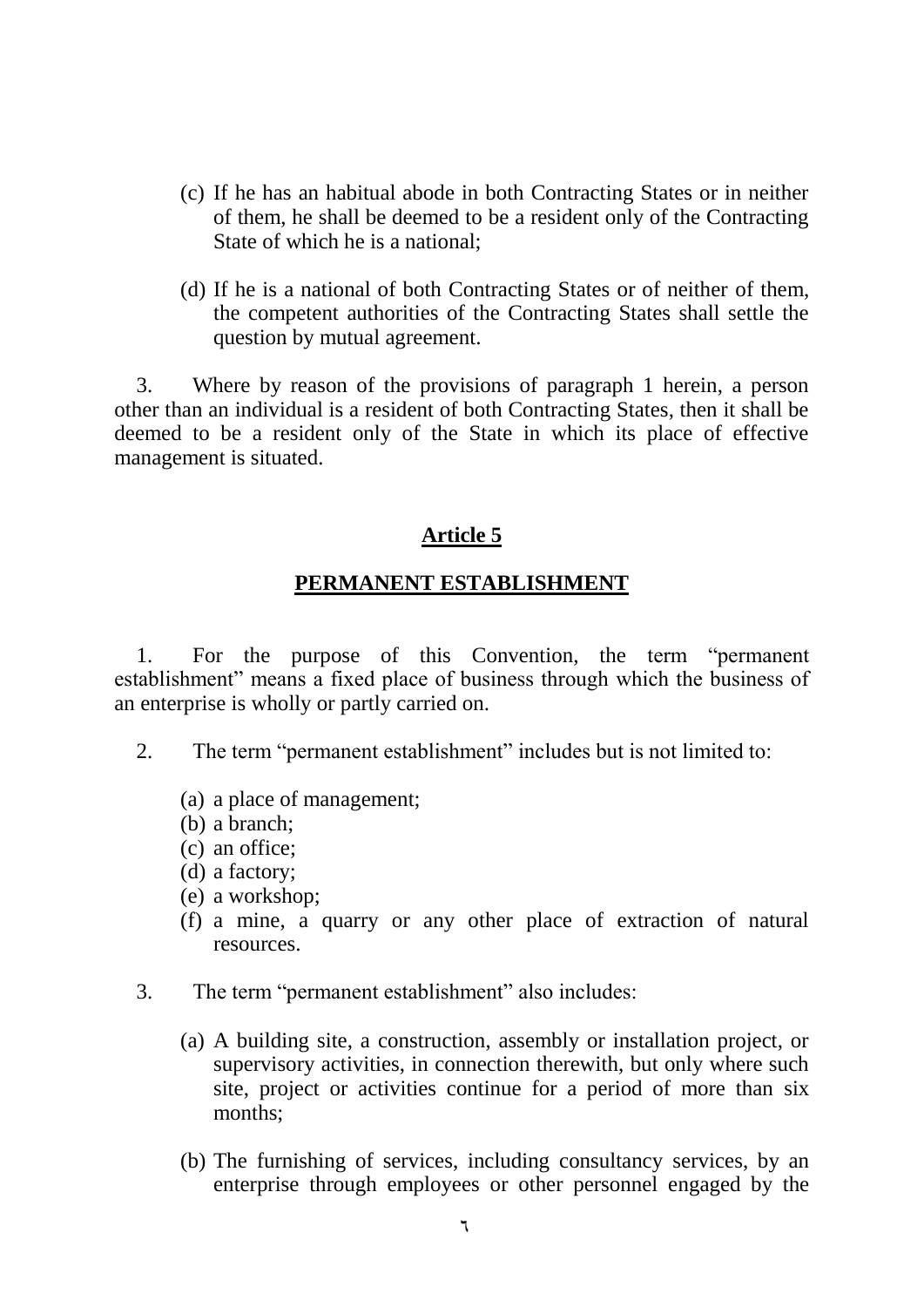enterprise for such purpose, but only where activities of that nature continue (for the same or a connected project) within the country for a period or periods aggregating more than six months within any 12-month period;

(c) A person acting in one of the two Contracting States on behalf of an enterprise of the other Contracting State - other than an agent of an independent status to whom the provisions of paragraph 6 of this Article apply - if this person has in the first mentioned Contracting State an authority to conclude contracts in the name of that enterprise and has habitually exercised such authority in it.

4. Notwithstanding the preceding provisions of this Article a permanent establishment does not include a fixed place of business used only for one or more of the following:

- (a) The use of facilities solely for the purpose of storage, display or delivery of goods or merchandise belonging to the enterprise;
- (b) The maintenance of a stock of goods or merchandise belonging to the enterprise solely for the purpose of storage, display or delivery;
- (c) The maintenance of a stock of goods or merchandise belonging to the enterprise solely for the purpose of processing by another enterprise;
- (d) The maintenance of a fixed place of business solely for the purpose of purchasing goods or merchandise or for collecting information for the enterprise;
- (e) The maintenance of a fixed place of business solely for the purpose of advertising, submitting data, conducting scientific research, or similar activities of preliminary or auxiliary nature for the enterprise.

5. Notwithstanding the preceding provisions of this Article, an insurance enterprise of a Contracting State shall be deemed to have a permanent establishment in the other Contracting State if it collects premiums in the territory of that other State or insures risks situated therein.

6. An enterprise in one of the two Contracting States shall not be deemed to have a permanent establishment in the other Contracting State merely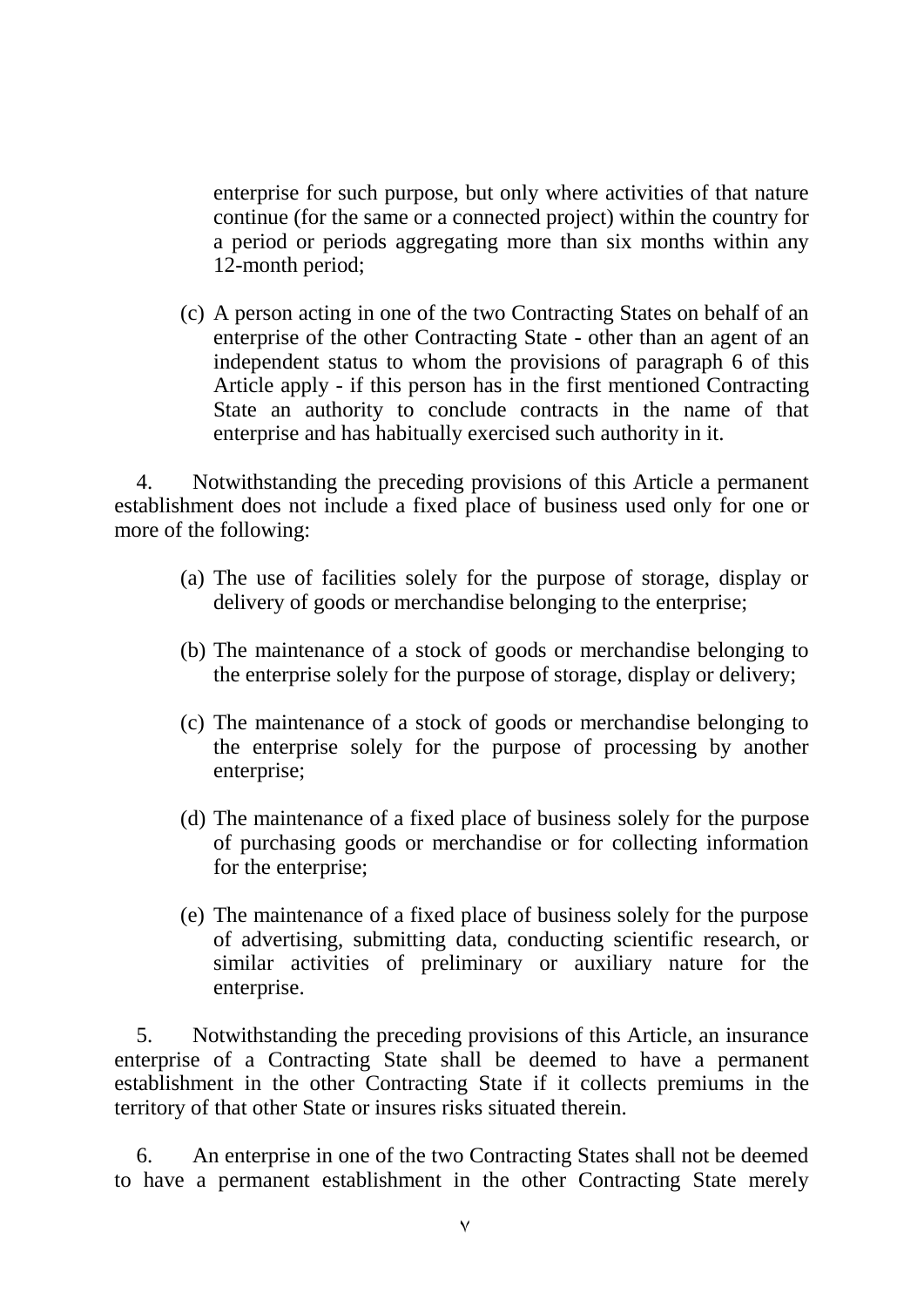because it carries on business in that State through a broker, general commission agent or any other agent of an independent status, provided that this broker or agent is acting in the ordinary course of his business. However, when the activities of such an agent are devoted wholly or almost wholly on behalf of that enterprise, he will not be considered an agent of an independent status within the meaning of this paragraph.

7. An enterprise in one of the two Contracting States shall not be deemed to have a permanent establishment in the other Contracting State merely because it carries on at the end of a trade exhibition or conference in the other Contracting State sale of goods or merchandise it displayed at that trade exhibition or conference.

8. The fact that a company which is a resident of a Contracting State controls or is controlled by a company which is a resident of the other Contracting State, or which carries on business in that other State (whether through a permanent establishment or otherwise), shall not of itself constitute either company a permanent establishment of the other.

## **Article 6**

## **INCOME FROM IMMOVABLE PROPERTY**

1. Income derived by a resident of a Contracting State from immovable property (including income from agriculture or forestry) situated in the other Contracting State may be taxed in that other Contracting State.

2. The term "immovable property" shall have the meaning provided for in the laws or regulations of the Contracting State in which the property in question is situated. This term shall in any case include property accessory to immovable property, livestock and equipment used in agriculture and forestry, rights to which the provisions of general law respecting landed property apply, usufruct of immovable property and rights to variable or fixed payments as consideration for the working of, or the right to work, mineral deposits, sources and other natural resources. Ships, boats and aircraft shall not be regarded as immovable property.

3. The provisions of paragraph 1 of this Article shall apply to income derived from the direct use, letting or use in any other form of immovable property.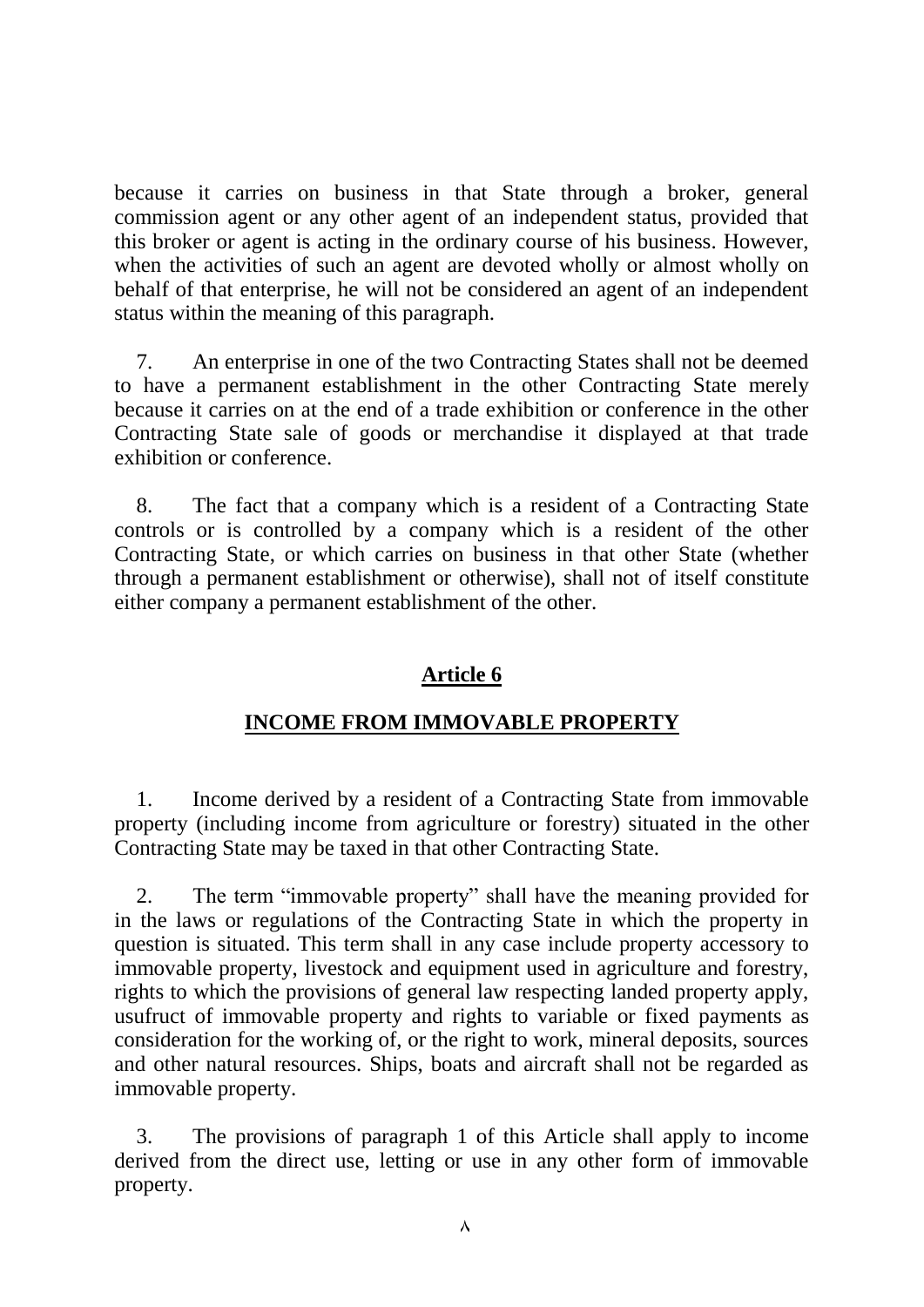4. The provisions in paragraphs 1 and 3 shall also apply to the income from immovable property of an enterprise and to income from immovable property used for the performance of independent personal services.

#### **Article 7**

#### **BUSINESS PROFITS**

1. The business profits of a resident of a Contracting State shall be taxable only in that State unless that resident has a permanent establishment in the other Contracting State. In this case the business profits of the resident from such activities may be taxed in the other Contracting State but only so much of them as is attributable to that permanent establishment.

2. Where a resident of one of the two Contracting States has a permanent establishment in the other Contracting State, there shall in each Contracting State be attributed to the permanent establishment the business profits which would reasonably be expected to have been derived by it were an independent entity engaged in the same or similar activities under the same or similar conditions and dealing wholly independently with the resident of which it is a permanent establishment.

3. Notwithstanding other provisions, the business profits derived by an enterprise of a Contracting State from exportation or delivery of merchandise, machinery or equipment or from rendering of services, including planning, project, construction or research activities as well as technical services exercised in the first-mentioned State, to a resident of the other Contracting State or to a permanent establishment of an enterprise of the first-mentioned Contracting State situated in the other Contracting State shall not be taxed in that other Contracting State. Where contracts include other activities carried on in the other Contracting State income from such activities may, subject to the provisions of Article 5 and paragraphs 1, 2, 4, 5 and 6 of Article 7, be taxed in the other Contracting State.

4. The term "business profits" includes, but is not limited to income derived from manufacturing, mercantile, banking, insurance, from the operation of inland transportation and the furnishing of services. Such a term does not include the performance of independent personal services by an individual.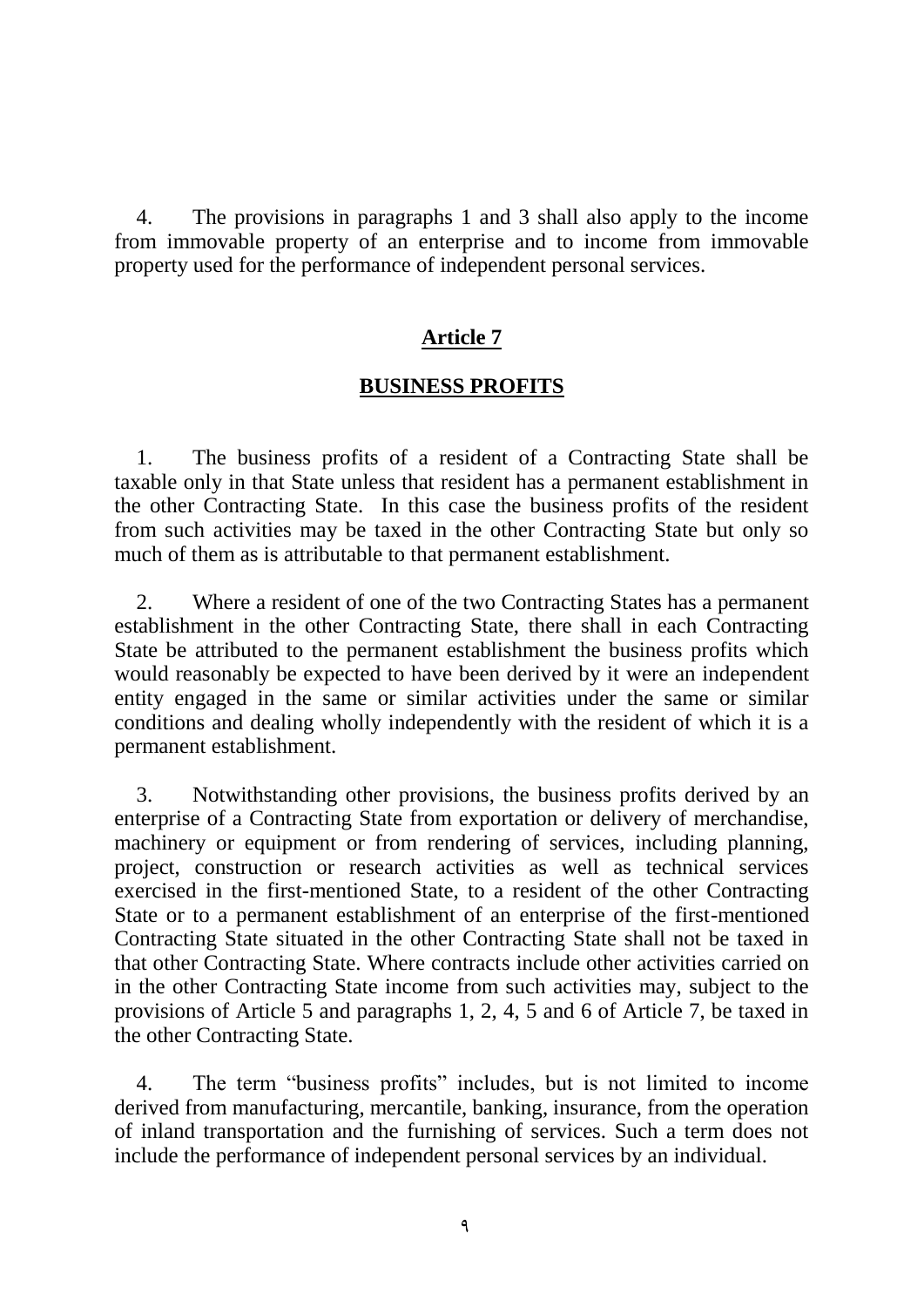5. In the determination of the profits of a permanent establishment, there shall be allowed as deductions expenses which are incurred for the purposes of the business of the permanent establishment including executive and general administrative expenses so incurred, whether in the State in which the permanent establishment is situated or elsewhere. However, no such deduction shall be allowed in respect of amounts, if any, paid (otherwise than towards reimbursement of actual expenses) by the permanent establishment to the head office of the enterprise or any of its other offices, by way of royalties, fees or other similar payments in return for the use of patents or other rights, or by way of commission, for specific services performed or for management, or, except in the case of a banking enterprise, by way of income from debt-claims with regard to moneys lent to the permanent establishment. Likewise, no account shall be taken, in the determination of the profits of a permanent establishment, for amounts charged (otherwise than towards reimbursement of actual expenses), by the permanent establishment to the head office of the enterprise or any of its other offices, by way of royalties, fees or other similar payments in return for the use of patents or other rights, or by way of commission for specific services performed or for management, or, except in the case of a banking enterprise, by way of income from debt-claims with regard to moneys lent to the head office of the enterprise or any of its other offices.

6. Where profits include items of income which are dealt with separately in other Articles of this Convention, then the provisions of those Articles shall not be affected by the provisions of this Article.

#### **Article 8**

#### **SHIPPING, INLAND WATERWAYS TRANSPORT AND AIR TRANSPORT**

1. Profits from the operation of ships or aircraft in international traffic shall be taxable only in the Contracting State in which the place of effective management of the enterprise is situated.

2. Profits from the operation of boats engaged in inland waterways transport shall be taxable only in the Contracting State in which the place of effective management of the enterprise is situated.

3. If the place of effective management of a shipping enterprise or of an inland waterways transport enterprise is aboard a ship or boat, then it shall be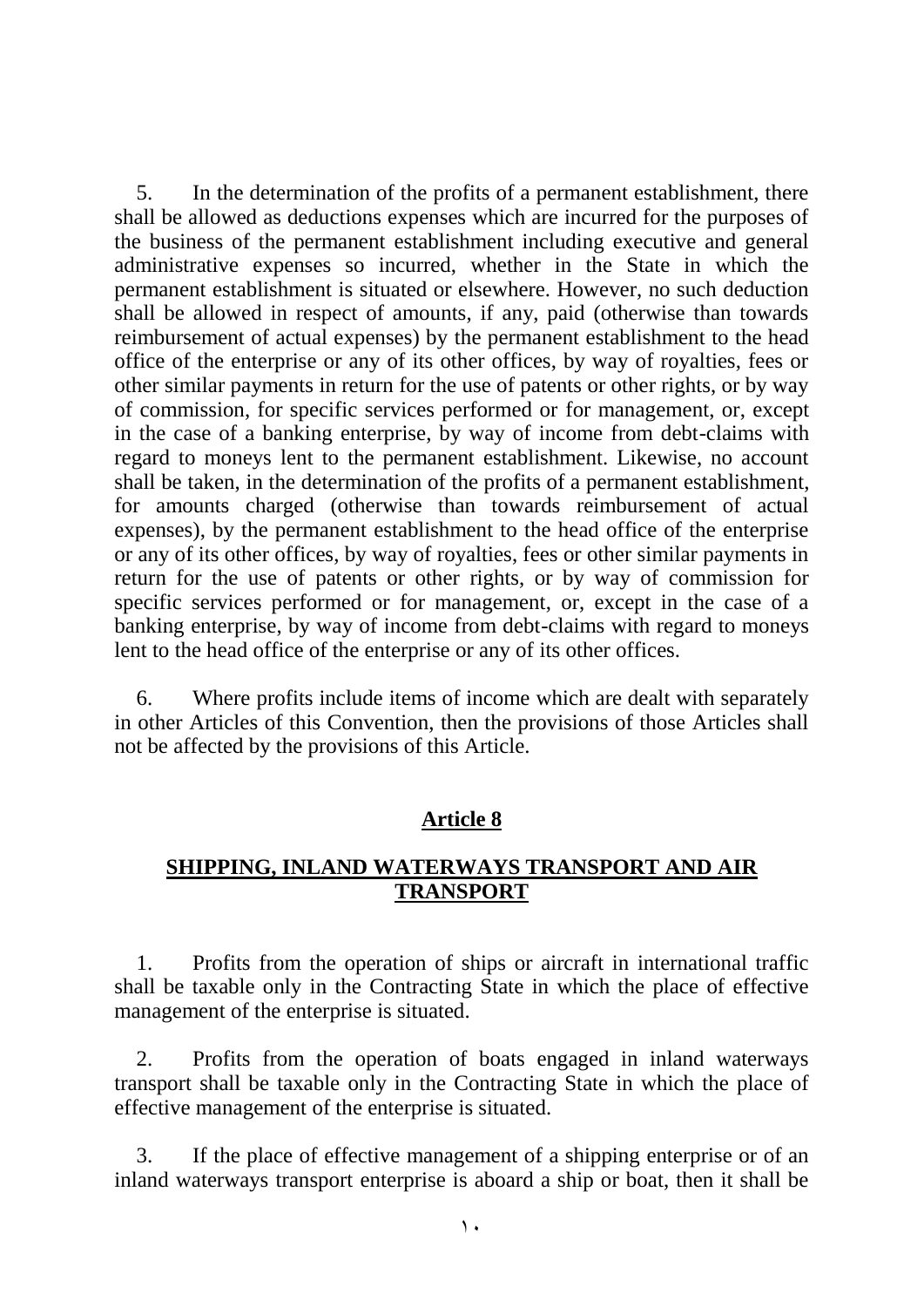deemed to be situated in the Contracting State in which the home harbour of the ship or boat is situated, or, if there is no such home harbour, in the Contracting State of which the operator of the ship or boat is a resident.

4. The provisions of paragraph 1 shall also apply to profits from the participation in a pool, a joint business or an international operating agency.

## **Article 9**

#### **ASSOCIATED ENTERPRISES**

1. Where:

(a) An enterprise of a Contracting State participates directly or indirectly in the management, control or capital of an enterprise of the other Contracting State, or

(b) The same persons participate directly or indirectly in the management, control or capital of an enterprise of a Contracting State and an enterprise of the other Contracting State,

and in either case conditions are made or imposed between the two enterprises in their commercial or financial relations which differ from those which would be made between independent enterprises, then any profits which would, but for those conditions, have accrued to one of the enterprises, but, by reason of those conditions, have not so accrued, may be included in the profits of that enterprise and taxed accordingly.

2. Where a Contracting State includes in the profits of an enterprise of that State -- and taxes accordingly -- profits on which an enterprise of the other Contracting State has been charged to a tax in that other State and the profits so included are profits which would have accrued to the enterprise of the firstmentioned State if the conditions made between the two enterprises had been those which would have been made between independent enterprises, then that other State shall make an appropriate adjustment to the amount of the tax charged therein on those profits. In determining such adjustment, due regard shall be had to the other provisions of this Convention and the competent authorities of the Contracting States shall if necessary consult each other.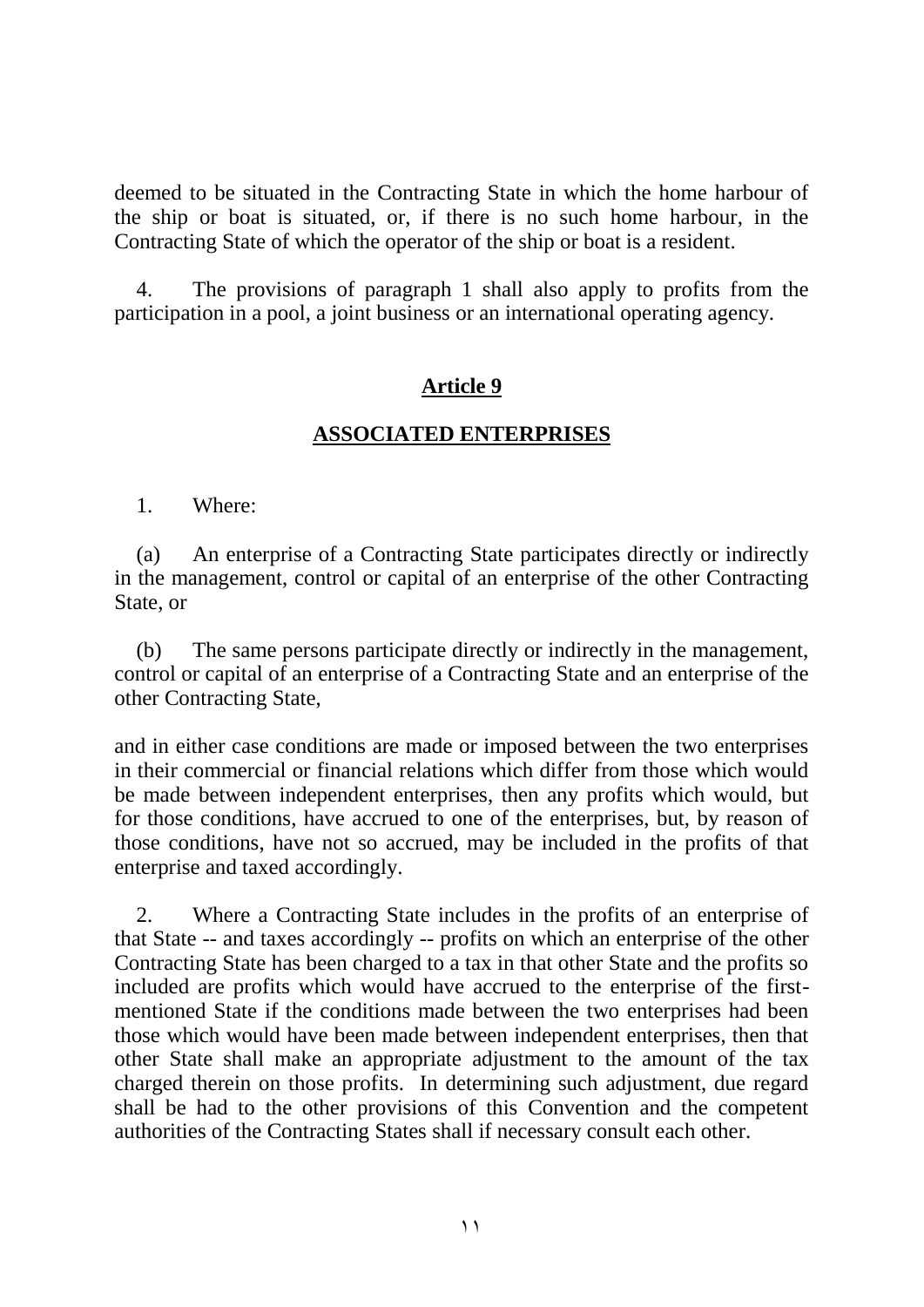# **DIVIDENDS**

1. Dividends paid by a company which is a resident of a Contracting State to a resident of the other Contracting State may be taxed in that other Contracting State.

2. However, such dividends may also be taxed in the Contracting State of which the company paying the dividends is a resident and according to the laws of that State, but if the beneficial owner of the dividends is a resident of the other Contracting State, the tax so charged shall not exceed 5 per cent of the gross amount of the dividends.

This paragraph shall not affect the taxation of the company in respect of the profits out of which the dividends are paid.

3. Notwithstanding the provisions of paragraph 2, dividends paid by a company which is a resident of a Contracting State to the Government of the other Contracting State or a local authority thereof or any agency or instrumentality (including a financial institution) wholly owned by that other Contracting State or local authority thereof shall be exempt from tax in the first-mentioned State.

4. The term "dividends" as used in this Article means income from shares, "jouissance" shares or "jouissance" rights, mining shares, founders' shares or other rights not being debt-claims, participating in profits, as well as income from other corporate rights which is subject to the same taxation treatment as income from shares by the laws of the State of which the company making the distribution is a resident.

5. The provisions of paragraphs 1, 2 and 3 shall not apply if the beneficial owner of the dividends, being a resident of a Contracting State, carries on business in the other Contracting State of which the company paying the dividends is a resident, through a permanent establishment situated therein, or performs in that other State independent personal services from a fixed base situated therein, and the holding in respect of which the dividends are paid is effectively connected with such permanent establishment or fixed base. In such case the provisions of Article 7 or Article 14, as the case may be, shall apply.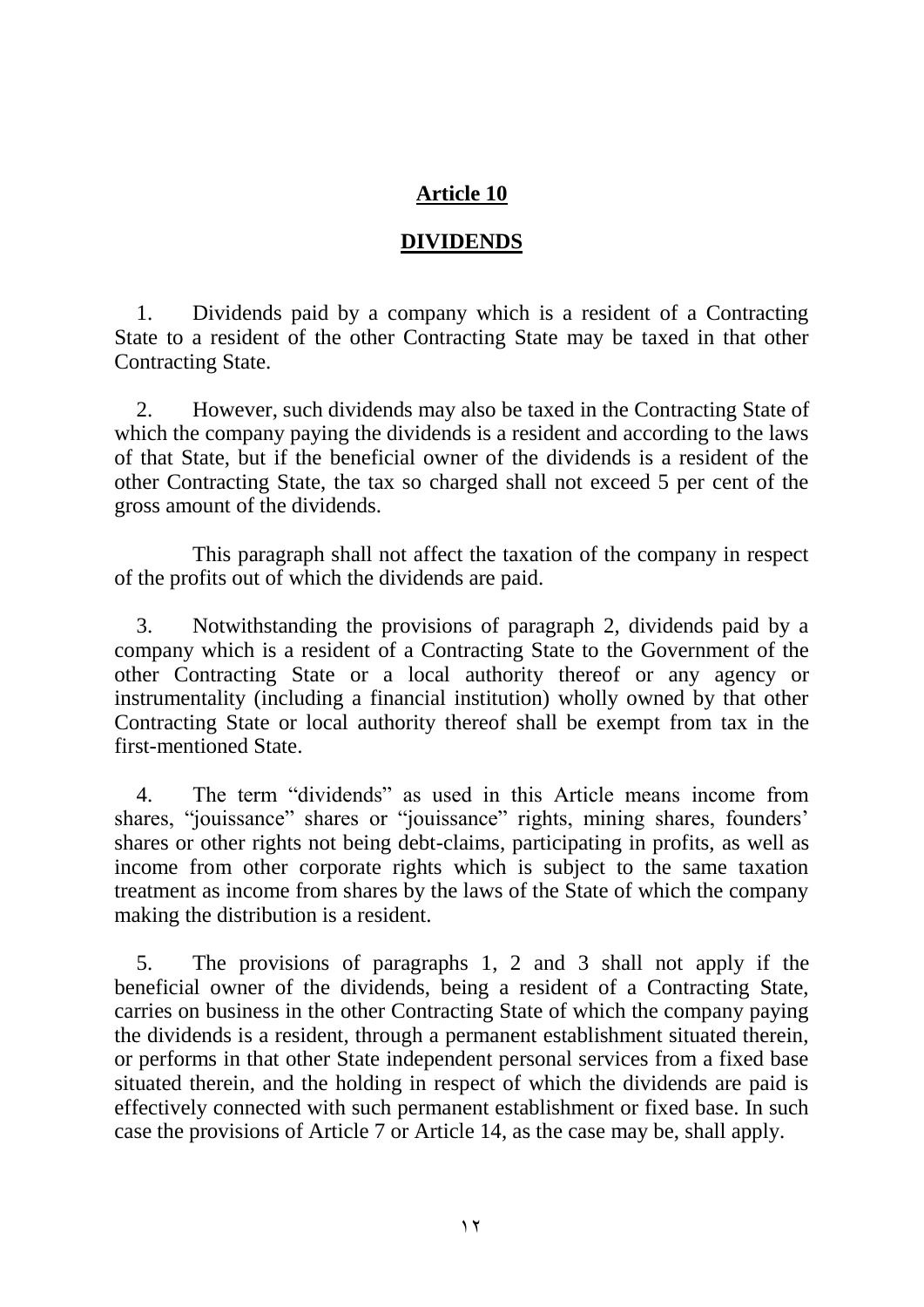6. Where a company which is a resident of a Contracting State derives profits or income from the other Contracting State, that other State may not impose any tax on the dividends paid by the company, except insofar as such dividends are paid to a resident of that other State or insofar as the holding in respect of which the dividends are paid is effectively connected with a permanent establishment or a fixed base situated in that other State, nor subject the company's undistributed profits to a tax on the company's undistributed profits, even if the dividends paid or the undistributed profits consist wholly or partly of profits or income arising in such other State.

## **Article 11**

#### **INCOME FROM DEBT-CLAIMS**

1. Income from debt-claims arising in a Contracting State and paid to a resident of the other Contracting State may be taxed in that other State.

2. However, such income from debt-claims may also be taxed in the Contracting State in which it arises and according to the laws of that State, but if the recipient is the beneficial owner of the income from debt-claims the tax so charged shall not exceed 5 per cent of the gross amount of the income from debt-claims.

3. Notwithstanding the provisions of paragraph 2, income from debtclaims arising in a Contracting State shall be exempt from tax in that State if:

- (a) the payer of the income from debt-claims is the Government of that Contracting State or a local authority thereof; or
- (b) the income from debt-claims is paid to the Government of the other Contracting State or local authority thereof or any agency or instrumentality (including a financial institution) wholly owned by that other Contracting State or local authority thereof; or
- (c) the income from debt-claims is paid to any other agency or instrumentality (including a financial institution) in relation to loans made in application of an agreement concluded between the Governments of the Contracting States; or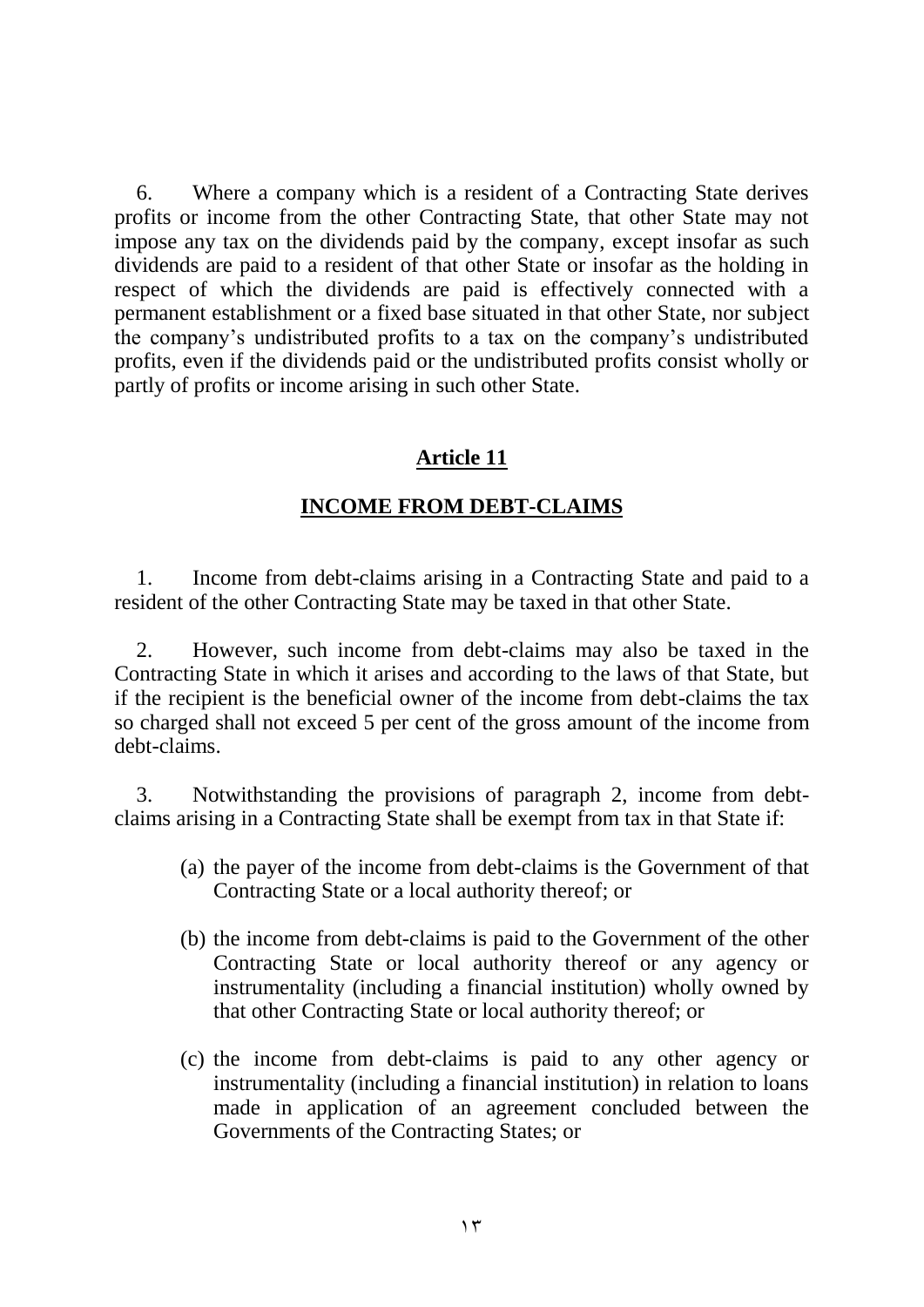(d) the income from debt-claims is paid on loans granted, insured or guaranteed by a public institution for purposes of promoting exports.

4. The term "Income from Debt-Claims" as used in this Article means income from debt-claims of every kind, whether or not secured by mortgage and whether or not carrying a right to participate in the debtor's profits, and in particular, income from government securities and income from bonds or debentures, including premiums and prizes attaching to such securities, bonds or debentures. Penalty charges for late payment shall not be regarded as income from debt-claims for the purpose of this Article.

5. The provisions of paragraphs 1, 2 and 3 shall not apply if the beneficial owner of the income from debt-claims, being a resident of a Contracting State, carries on business in the other Contracting State in which the income from debt-claims arises, through a permanent establishment situated therein, or performs in that other State independent personal services from a fixed base situated therein, and the debt-claim in respect of which such income is paid is effectively connected with such permanent establishment or fixed base. In such case the provisions of Article 7 or Article 14, as the case may be, shall apply.

6. Income from debt-claims shall be deemed to arise in a Contracting State when the payer is that State itself, a political subdivision, a local authority or a resident of that State. Where, however, the person paying such income, whether he is a resident of a Contracting State or not, has in a Contracting State a permanent establishment or a fixed base in connection with which the indebtedness on which such income is paid was incurred, and such income is borne by such permanent establishment or fixed base, then such income shall be deemed to arise in the State in which the permanent establishment or fixed base is situated.

7. Where, by reason of a special relationship between the payer and the beneficial owner or between both of them and some other person, the amount of the income from debt-claims, having regard to the debt-claim for which it is paid, exceeds the amount which would have been agreed upon by the payer and the beneficial owner in the absence of such relationship, the provisions of this Article shall apply only to the last-mentioned amount. In such case, the excess part of the payments shall remain taxable according to the laws of each Contracting State, due regard being had to the other provisions of this Convention.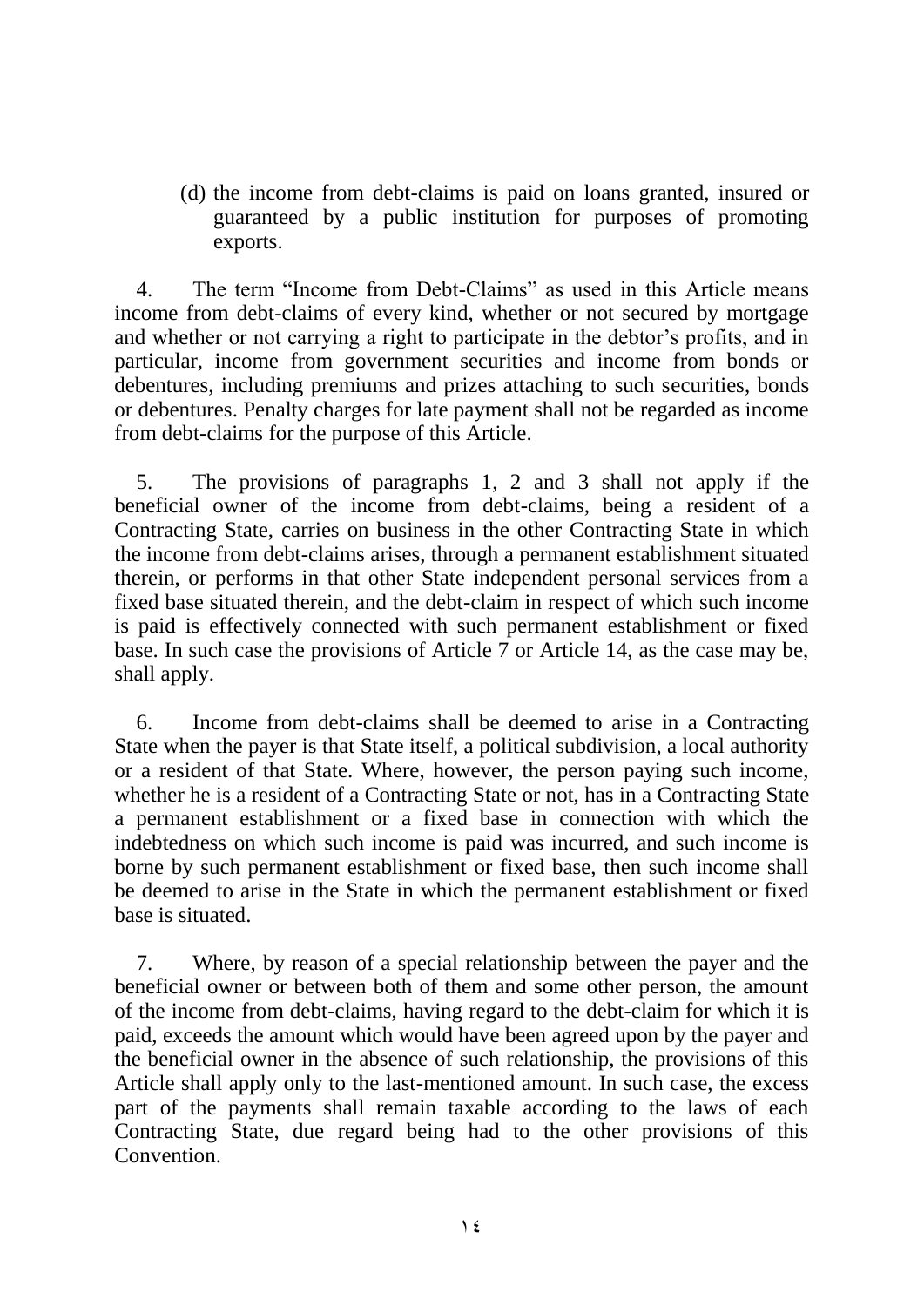# **ROYALTIES**

1. Royalties arising in a Contracting State and paid to a resident of the other Contracting State may be taxed in that other State.

2. However, such royalties may also be taxed in the Contracting State in which they arise and according to the laws of that State, but if the recipient is the beneficial owner of the royalties the tax so charged shall not exceed 10 per cent of the gross amount of the royalties.

3. The term "royalties" as used in this Article means payment of any kind received as a consideration for the use of, or the right to use, any copyright of literary, artistic or scientific work including cinematograph films, or films or tapes used for radio or television broadcasting, any patent, trade mark, design or model, plan, secret formula or process, or for the use of, or the right to use, industrial, commercial, or scientific equipment, or for information concerning industrial, commercial or scientific experience.

4. The provisions of paragraphs 1 and 2 shall not apply if the beneficial owner of the royalties, being a resident of a Contracting State, carries on business in the other Contracting State in which the royalties arise, through a permanent establishment situated therein, or performs in that other State independent personal services from a fixed base situated therein, and the right or property in respect of which the royalties are paid is effectively connected with such permanent establishment or fixed base. In such case the provisions of Articles 7 and 14, as the case may be, shall apply.

5. Royalties shall be deemed to arise in a Contracting State when the payer is that State itself, a political subdivision, a local authority or a resident of that State. Where, however, the person paying the royalties, whether he is a resident of a Contracting State or not, has in a Contracting State a permanent establishment or a fixed base in connection with which the liability to pay the royalties was incurred, and such royalties are borne by such permanent establishment or fixed base, then such royalties shall be deemed to arise in the State in which the permanent establishment or fixed base is situated.

6. Where by reason of a special relationship between the payer and the beneficial owner or between both of them and some other person, the amount of the royalties, having regard to the use, right or information for which they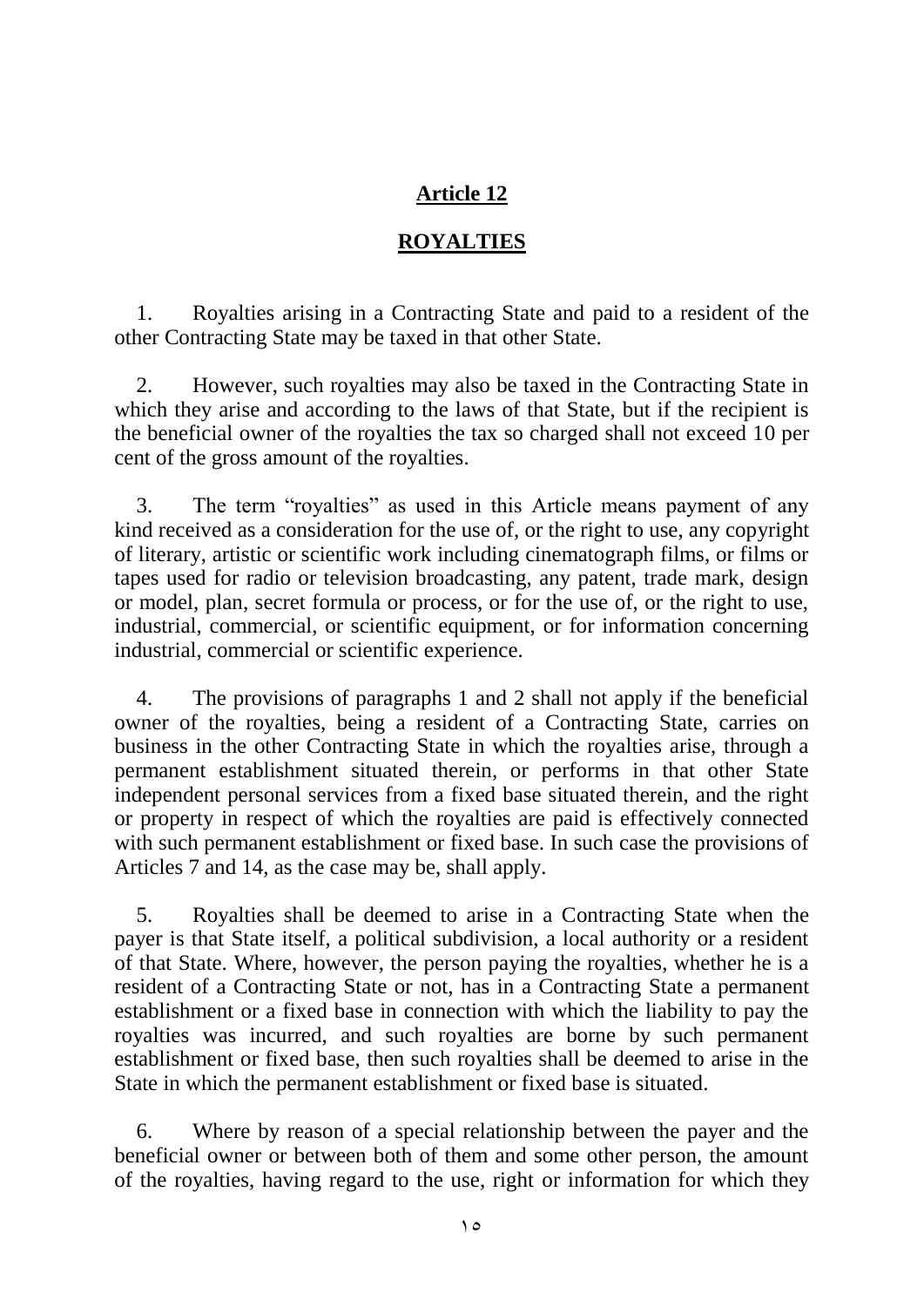are paid, exceeds the amount which would have been agreed upon by the payer and the beneficial owner in the absence of such relationship, the provisions of this Article shall apply only to the last-mentioned amount. In such case, the excess part of the payments shall remain taxable according to the laws of each Contracting State, due regard being had to the other provisions of this **Convention** 

## **Article 13**

## **CAPITAL GAINS**

1. Capital gains derived by a resident of a Contracting State from the alienation of immovable property referred to in Article 6 and situated in the other Contracting State may be taxed in that other State.

2. Capital gains derived by a resident of a Contracting State from the alienation of movable property that formed part of the business property of a permanent establishment of the alienator in the other Contracting State or is closely connected with the performance of independent personal services (to which Article 14 applies) by the alienator in that other State, including capital gains arising from the alienation of such a permanent establishment, may be taxed in that other State.

3. Capital Gains from the alienation of shares of the capital stock of a company the property of which consists directly or indirectly principally of immovable property situated in a Contracting State may be taxed in that State.

4. Capital gains from the alienation of shares other than those mentioned in paragraph 3 representing a participation of at least 25 per cent in a company which is a resident of a Contracting State may be taxed in that State.

5. Capital gains derived from the alienation of any property other than that referred to in paragraphs 1, 2, 3 or 4, shall be taxable only in the Contracting State of which the alienator is a resident.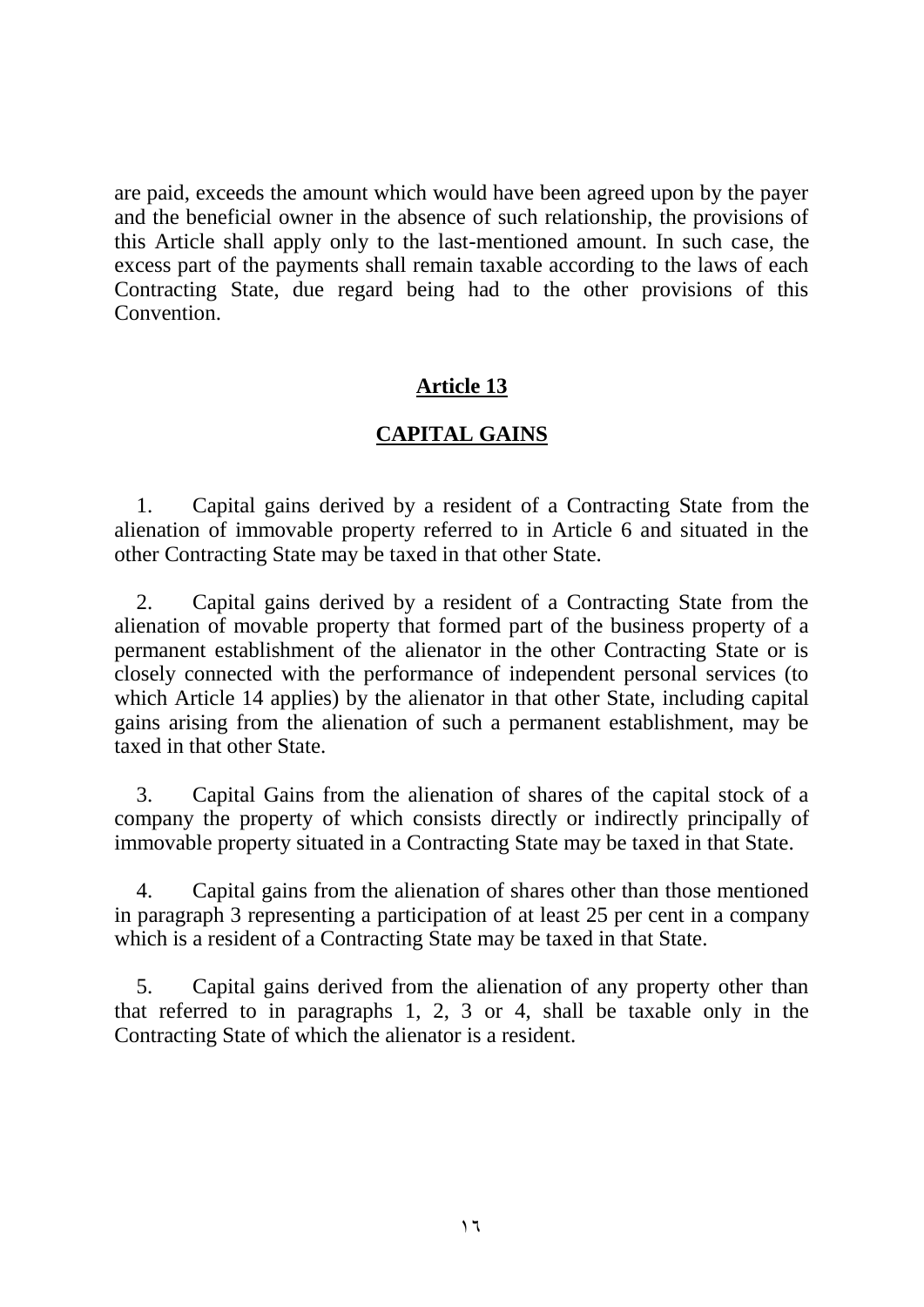#### **INDEPENDENT PERSONAL SERVICES**

1. Income derived by a resident of a Contracting State in respect of professional services or any other activities of an independent character shall be taxable only in that Contracting State, unless:

(a) he has a fixed base regularly available to him in the other Contracting State for the purpose of performing his activities, or

(b) his stay in the other Contracting State is for a period or periods amounting to, or exceeding, in the aggregate, 183 days in the fiscal year concerned, or

(c) the remuneration for his activities in the other Contracting State is paid by a resident of that Contracting State or is borne by a permanent establishment situated in that Contracting State and exceeds in the fiscal year 125,000 Euro.

In that case, so much of the income as is derived from the individual's activities in that other State may be taxed in that State.

2. The term "professional services" includes especially, the independent scientific, literary, educational or teaching activities, as well as the independent activities of physicians, lawyers, engineers, architects, dentists and accountants.

#### **Article 15**

#### **DEPENDENT PERSONAL SERVICES**

1. Subject to the provisions of Articles 16, 17, 18, 19 and 20, salaries, wages and other similar remuneration derived by a resident of a Contracting State in respect of an employment shall be taxable only in that Contracting State unless the employment is exercised in the other Contracting State. If the employment is so exercised, such remuneration as is derived therefrom may be taxed in that other State.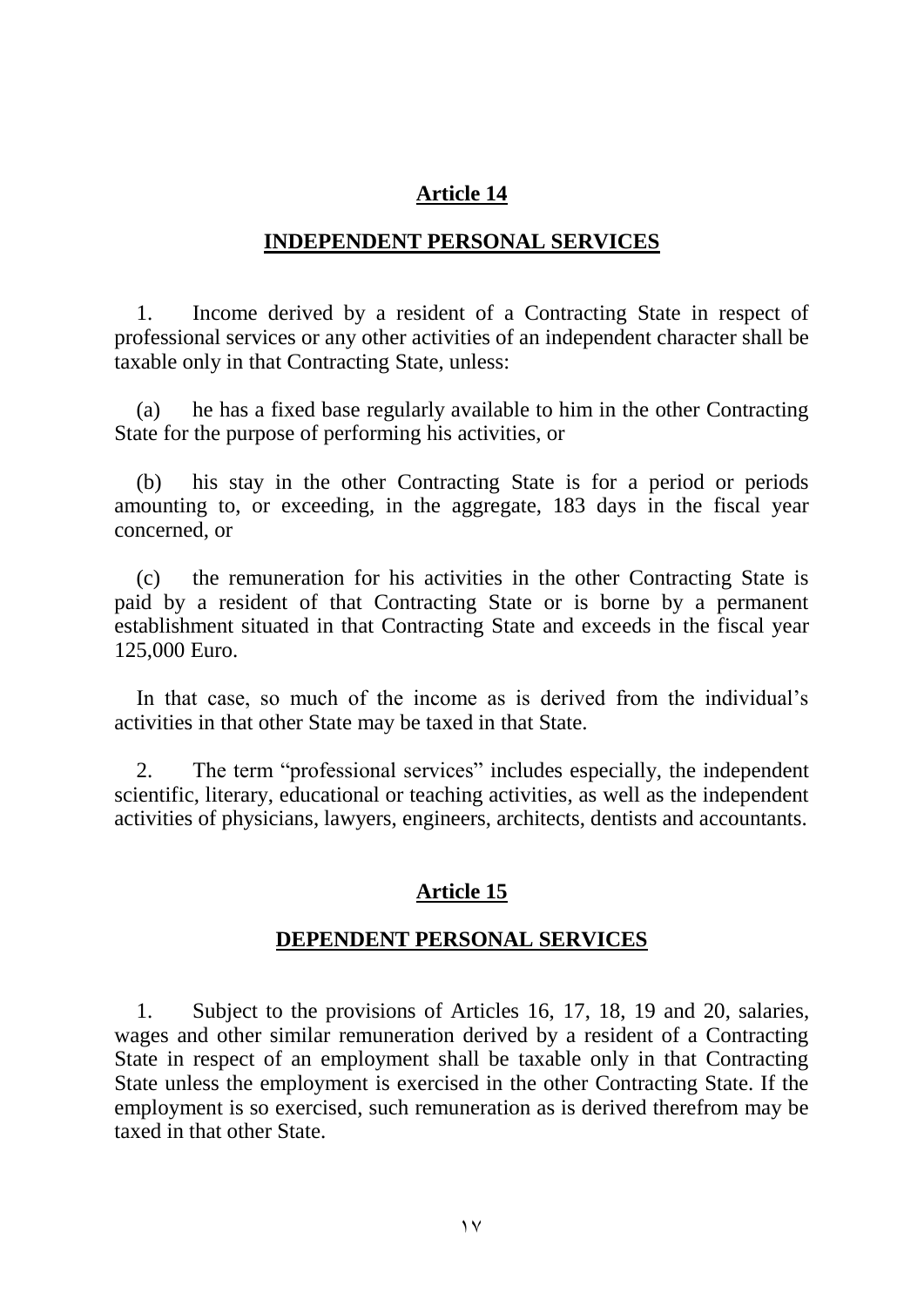2. Notwithstanding the provisions of paragraph 1, remuneration derived by a resident of a Contracting State in respect of an employment exercised in the other Contracting State shall be taxable only in the first-mentioned State if:

(a) the recipient is present in the other State for a period or periods not exceeding in the aggregate 183 days in the fiscal year concerned, and

(b) the remuneration is paid by, or on behalf of, an employer who is not a resident of the other State, and

(c) the remuneration is not borne by a permanent establishment or a fixed place which the employer has in the other State.

3. Notwithstanding the provisions of this Article, the remuneration derived by a resident of a Contracting State in respect of an employment exercised aboard a ship or aircraft operating in international traffic, or aboard a boat engaged in inland waterways transport, may be taxed in the Contracting State in which the place of effective management of the enterprise is situated.

## **Article 16**

## **DIRECTORS' FEES**

Directors' fees and other similar payments derived by a resident of a Contracting State in his capacity as a member of the board of directors of a company which is a resident of the other Contracting State may be taxed in that other State.

## **Article 17**

## **ARTISTES AND SPORTSPERSONS**

1. Notwithstanding the provisions of Articles 7, 14 and 15, income derived by a resident of a Contracting State as an entertainer, such as a theatre, motion picture, radio or television artiste, or a musician, or as a sportsperson, from his personal activities as such exercised in the other Contracting State, may be taxed in that other State.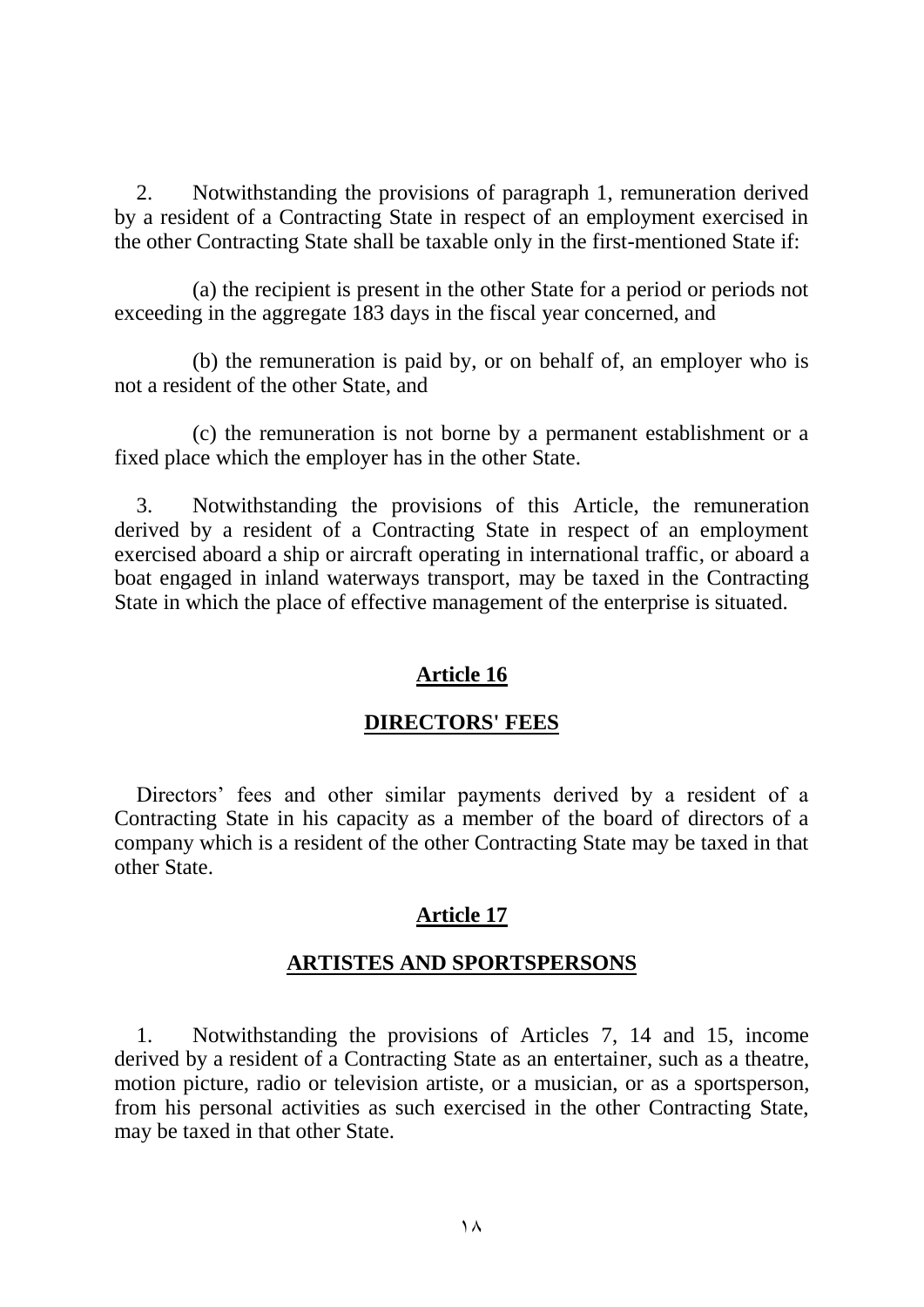2. Where income in respect of personal activities exercised by an entertainer or a sportsperson in his capacity as such accrues not to the entertainer or sportsperson himself but to another person, that income may, notwithstanding the provisions of Articles 7, 14 and 15, be taxed in the Contracting State in which the activities of the entertainer or sportsperson are exercised.

#### **Article 18**

#### **PENSIONS**

Subject to the provisions of Article 19, pensions and other similar remuneration paid to a resident of a Contracting State in consideration of past employment shall be taxable only in that State.

#### **Article 19**

#### **GOVERNMENT SERVICE**

1. a) Salaries, wages and other similar remuneration, other than a pension, paid by a Contracting State or a political subdivision or a local authority or a public juridical person thereof to an individual in respect of services rendered to that State or subdivision or authority or public juridical person shall be taxable only in that State.

b) However, such salaries, wages and other similar remuneration shall be taxable only in the other Contracting State if the services are rendered in that other State and the individual is a resident of that State who:

- (i)is a national of that State; or
- (ii) did not become a resident of that State solely for the purpose of rendering the services.

2. a) Any pension paid by, or out of funds created by, a Contracting State or a political subdivision or a local authority or a public juridical person thereof to an individual in respect of services rendered to that State or subdivision or authority or public juridical person shall be taxable only in that State.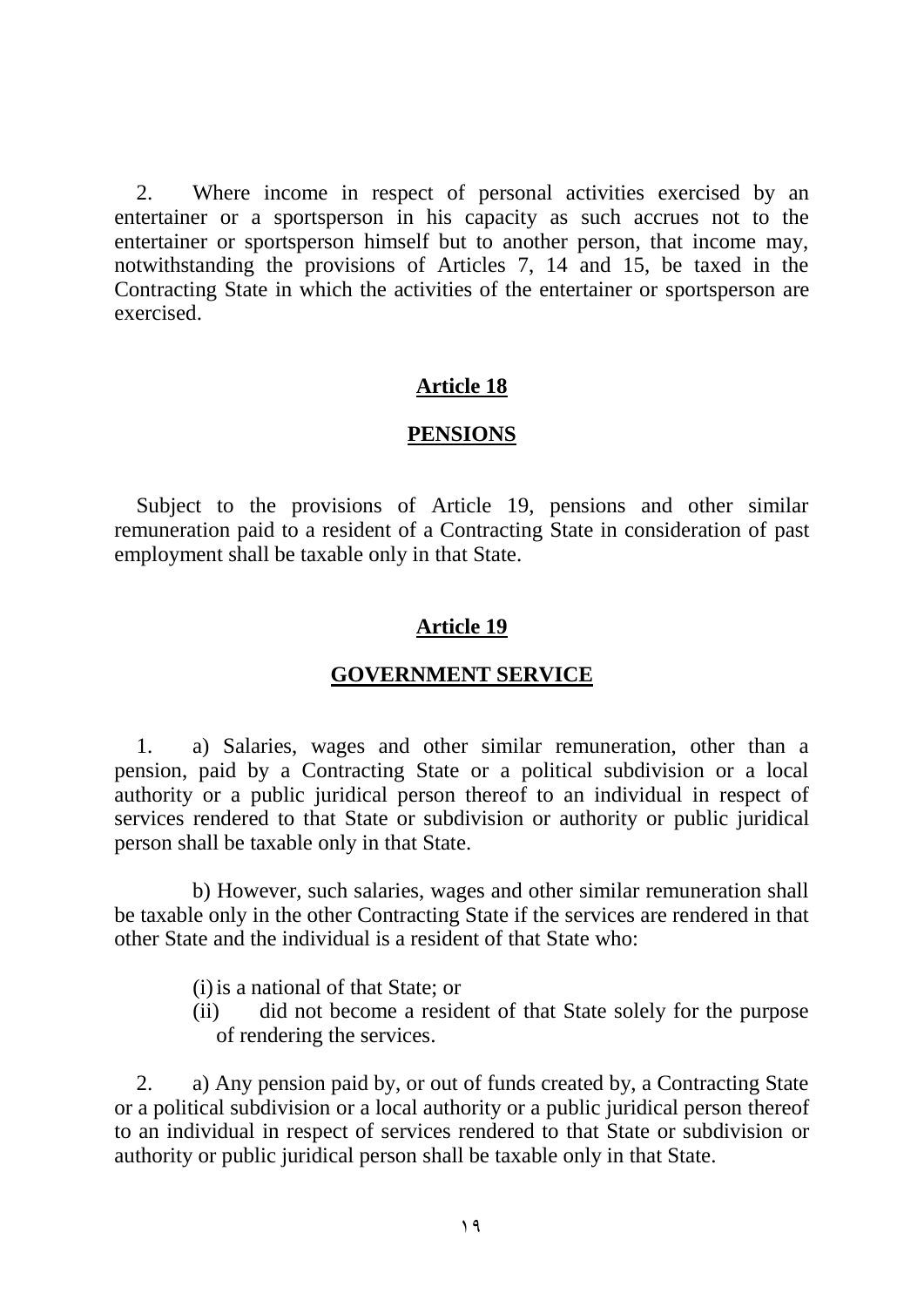b) However, such pension shall be taxable only in the other Contracting State if the individual is a resident of, and a national of, that other State.

3. The provisions of Articles 15, 16, 17, and 18 shall apply to salaries, wages and other similar remuneration, and to pensions, in respect of services rendered in connection with a business carried on by a Contracting State or a political subdivision or a local authority or a public juridical person thereof.

## **Article 20**

#### **STUDENTS**

1. Payments which a student or trainee who is or was a resident of a Contracting State and who is present in the other Contracting State for the purpose of education or vocational or occupational training, receives for the purpose of his maintenance, education or training shall not be taxable in that other State, provided that the payments are transferred from sources outside that other State.

2. Remuneration which a student or business apprentice who is or was formerly a resident of a Contracting State derives from an employment which he exercises in the other Contracting State for a period or periods not exceeding in the aggregate 183 days in the fiscal year concerned shall not be taxed in that other State if the employment is directly related to his studies or apprenticeship carried out in the first-mentioned State.

#### **Article 21**

#### **TEACHERS AND RESEARCHERS**

Remunerations which a teacher or researcher who is or was resident in a Contracting State prior to being invited to the other Contracting State for the purpose of teaching or conducting research receives in respect of such activities shall not be taxed in that other Contracting State for a period not exceeding two years.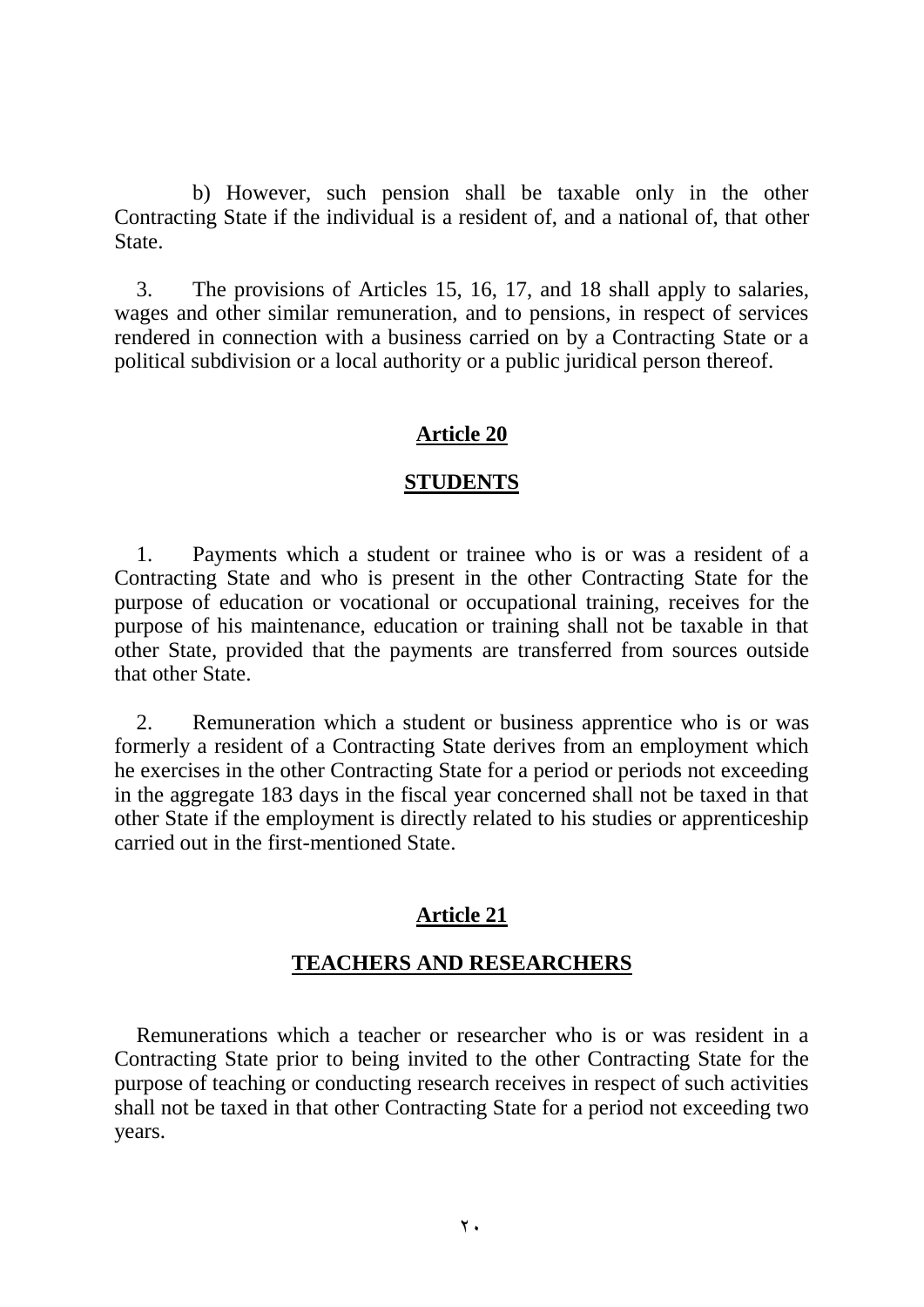### **OTHER INCOME**

1. Items of income of a resident of a Contracting State, wherever arising, not dealt with in the foregoing Articles of this Convention shall be taxable only in that State.

2. The provisions of paragraph 1 shall not apply to income, other than income from immovable property as defined in paragraph 2 of Article 6, if the recipient of such income, being a resident of a Contracting State, carries on business in the other Contracting State through a permanent establishment situated therein, or performs in that other State independent personal services from a fixed base situated therein, and the right or property in respect of which the income is paid is effectively connected with such permanent establishment or fixed base. In such case the provisions of Article 7 or Article 14, as the case may be, shall apply.

3. Notwithstanding the provisions of paragraphs 1 and 2, items of income of a resident of a Contracting State not dealt with in the foregoing Articles of this Convention and arising in the other Contracting State may also be taxed in that other State.

## **Article 23**

## **CAPITAL**

1. Capital represented by immovable property referred to in Article 6, owned by a resident of a Contracting State and situated in the other Contracting State, may be taxed in that other State.

2. Capital represented by movable property forming part of the business property of a permanent establishment which an enterprise of a Contracting State has in the other Contracting State or by movable property pertaining to a fixed base available to a resident of a Contracting State in the other Contracting State for the purpose of performing independent personal services, may be taxed in that other State.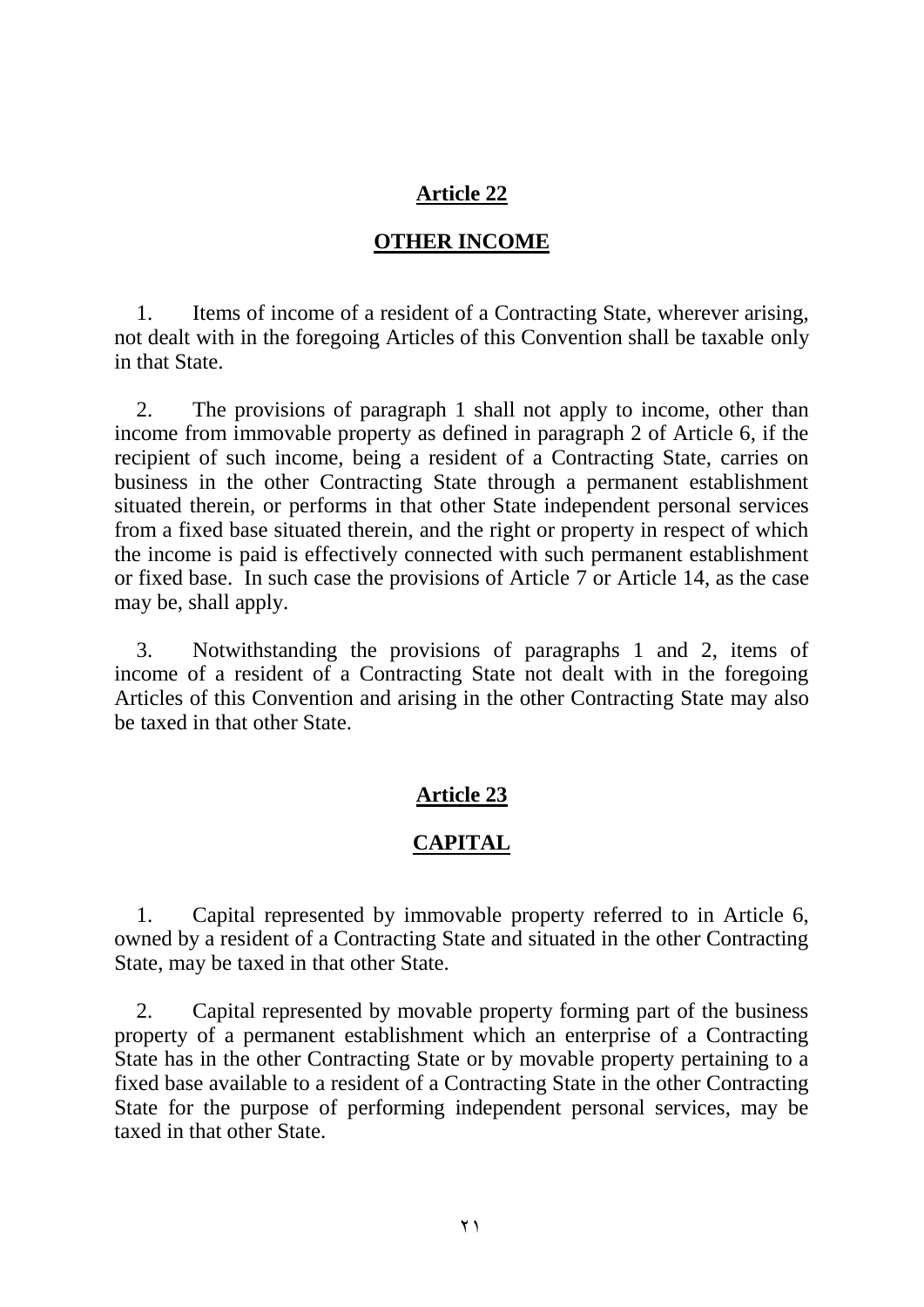3. Capital represented by ships and aircraft operated in international traffic and by boats engaged in inland waterways transport, and by movable property pertaining to the operation of such ships, aircraft and boats, shall be taxable only in the Contracting State in which the place of effective management of the enterprise is situated.

4. All other elements of capital of a resident of a Contracting State shall be taxable only in that State.

# **Article 24**

# **METHODS FOR ELIMINATION OF DOUBLE TAXATION**

1. Where a resident of a Contracting State derives income or owns capital which, in accordance with the provisions of this Convention, may be taxed in the other Contracting State, the first-mentioned State shall, subject to the provisions of paragraph 2, exempt such income or capital from tax.

2. Where a resident of a Contracting State derives items of income which, in accordance with the provisions of paragraph 2 of Articles 10, 11 and 12, paragraphs 3 and 4 of Article 13 and paragraph 3 of Article 22, may be taxed in the other Contracting State, the first-mentioned State shall allow as a deduction from the tax on the income of that resident an amount equal to the tax paid in that other State. Such deduction shall not, however, exceed that part of the tax, as computed before the deduction is given, which is attributable to such items of income derived from that other State.

3. Where in accordance with any provision of this Convention income derived or capital owned by a resident of a Contracting State is exempt from tax in that State, such State may nevertheless, in calculating the amount of tax on the remaining income or capital of such resident, take into account the exempted income or capital.

4. In the case of the Kingdom of Saudi Arabia, the methods for elimination of double taxation will not prejudice to the provisions of the Zakat collection regime as regards Saudi nationals.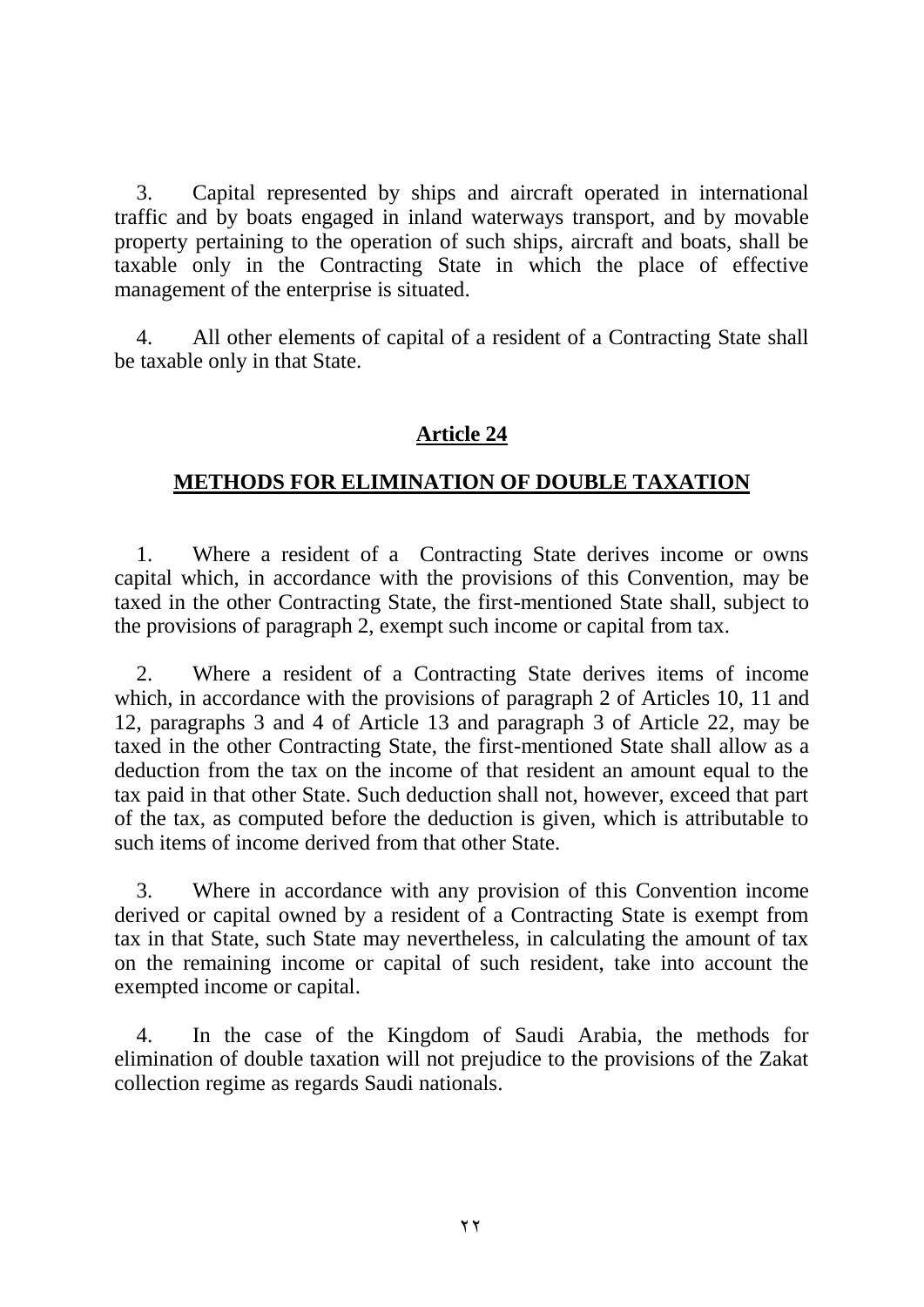# **MUTUAL AGREEMENT PROCEDURE**

1. Where a person considers that the actions of one or both of the States result or will result for him in taxation not in accordance with the provisions of this Convention, he may, irrespective of the remedies provided by the domestic law of those States, present his case to the competent authority of the State of which he is a resident. The case must be presented within three years from the first notification of the action resulting in taxation not in accordance with the provisions of this Convention.

2. The competent authority shall endeavour, if the objection appears to it to be justified and if it is not itself able to arrive at a satisfactory solution, to resolve the case by mutual agreement with the competent authority of the other Contracting State, with a view to the avoidance of taxation which is not in accordance with this Convention. Any agreement reached shall be implemented notwithstanding any time limits in the domestic law of the Contracting States.

3. The competent authorities of both Contracting States shall endeavour to resolve by mutual agreement any difficulties or doubts arising as to the interpretation or application of this Convention. They may also consult together for the elimination of double taxation in cases not provided for in this Convention.

4. The competent authorities of the Contracting States may communicate with each other directly for the purpose of reaching an agreement in the sense of the preceding paragraphs. When it seems advisable in order to reach agreement to have an oral exchange of opinions, such exchange may take place through a Commission consisting of representatives of the competent authorities of the Contracting States.

5. The competent authorities of the Contracting States may by mutual agreement settle the appropriate mode of application of this Convention and, especially, the requirements to which the residents of a Contracting State shall be subjected in order to obtain, in the other State, the tax reliefs or exemptions provided for by this Convention.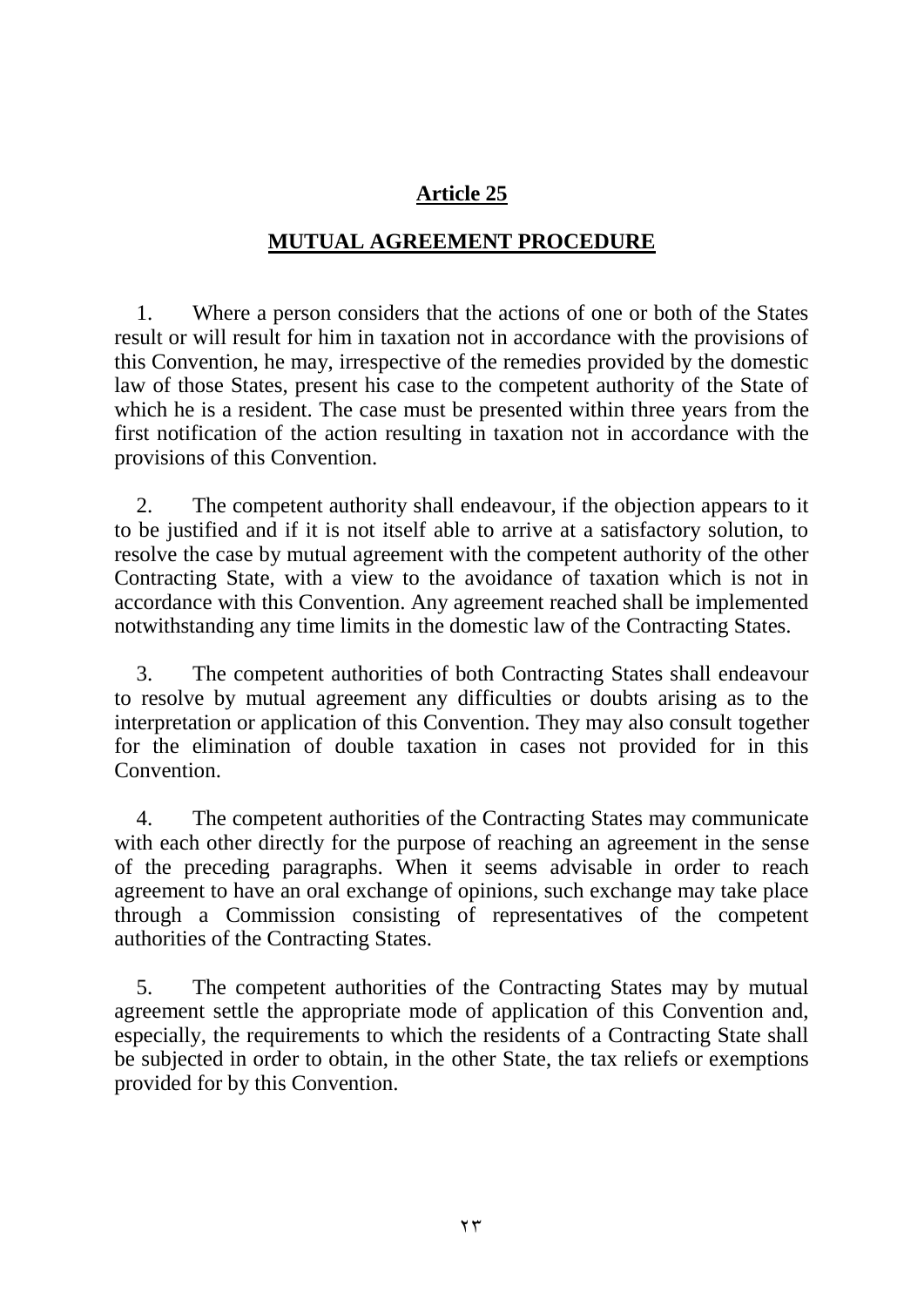## **EXCHANGE OF INFORMATION**

1. The competent authorities of the Contracting States shall exchange such information as is necessary for carrying out the provisions of this Convention or of the domestic laws of the Contracting States concerning taxes covered by this Convention insofar as the taxation thereunder is not contrary to this Convention. The exchange of information is not restricted by Article 1. Any information received by a Contracting State shall be treated as secret in the same manner as information obtained under the domestic laws of that State and shall be disclosed only to persons or authorities (including courts and administrative bodies) involved with the assessment or collection of, the enforcement or prosecution in respect of, or the determination of appeals in relation to, the taxes covered by this Convention. Such persons or authorities shall use the information only for such purposes. They may disclose the information in public court proceedings or in judicial decisions. Even in such cases the confidentiality of person-related data may be waived only insofar as this is necessary to safeguard predominantly legitimate interests of another person or predominantly public interests.

2. In no case shall the provisions of paragraph 1 be construed so as to impose on a Contracting State the obligation:

- (a) to carry out administrative measures at variance with the laws and administrative practice of that or of the other Contracting State;
- (b) to supply information which is not obtainable under the laws or in the normal course of the administration of that or of the other Contracting State;
- (c) to supply information which would disclose any trade, business, industrial, commercial or professional secret or trade process, or information, the disclosure of which would be contrary to public policy (ordre public) or to the fundamental rights granted by a State, in particular in the area of data protection.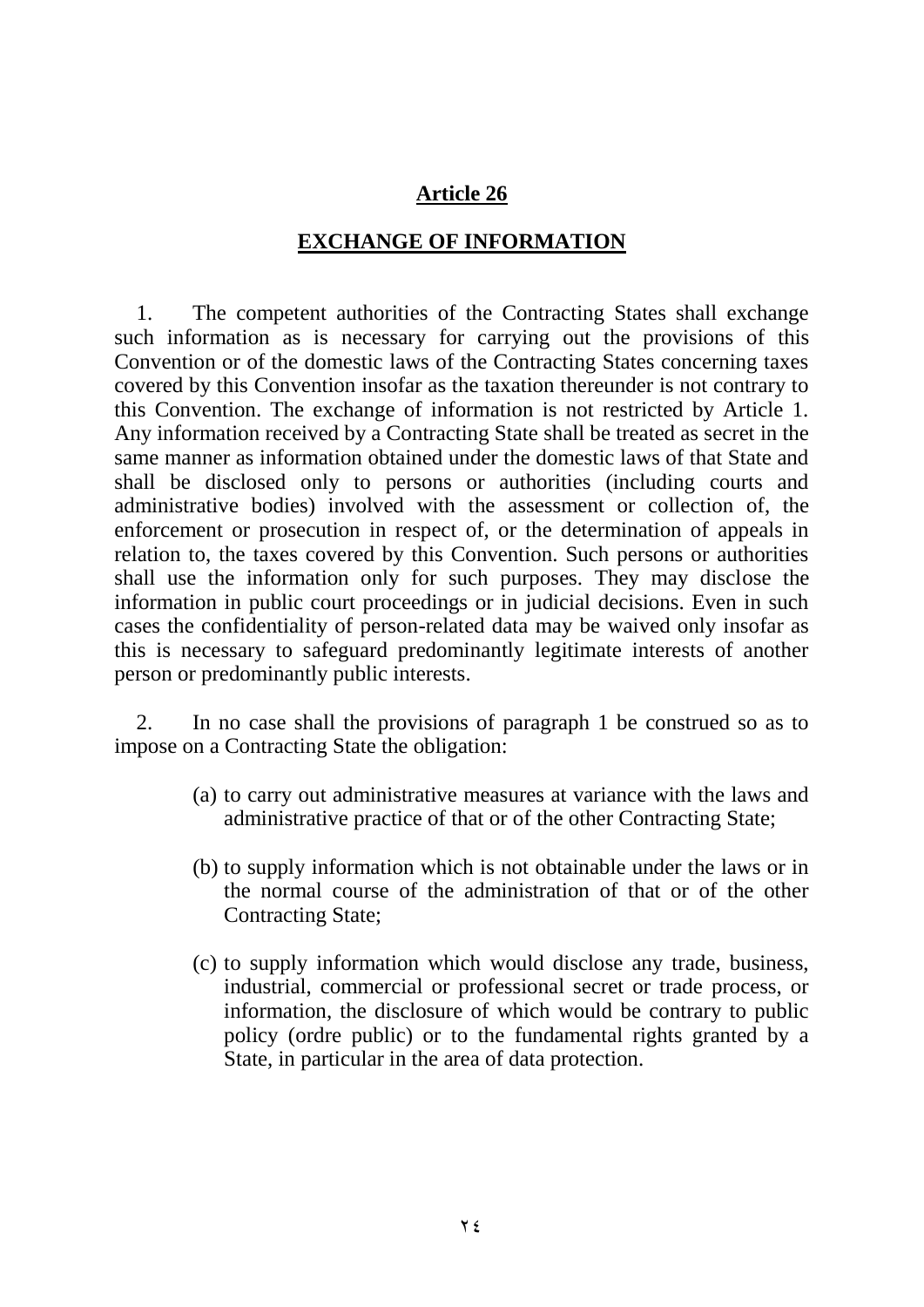#### **DIPLOMATIC AND CONSULAR OFFICERS**

Nothing in this Convention shall affect the fiscal privileges of members of diplomatic missions and their personal domestics, or members of consular missions, or of members of permanent missions to international organizations under the general rules of international law or under the provisions of special agreements.

#### **Article 28**

#### **ENTRY INTO FORCE**

1. Each Contracting State shall notify the other Contracting State through diplomatic channels of the completion of the procedures required by its regulations for entry into force of this Convention. The Convention shall enter into force on the first day of the third month following the month in which the last notice was given.

2. The provisions of this Convention shall apply:

a) in respect of taxes withheld at source to amounts paid on or after the first day of January in any calendar year following that in which the Convention enters into force;

b) in respect of other taxes to taxes chargeable for any taxable period beginning on or after the first day of January in any calendar year following that in which the Convention enters into force.

#### **Article 29**

#### **TERMINATION OF THE CONVENTION**

1. This Convention shall remain in force until terminated by a Contracting State. Either Contracting State may terminate the Convention through the diplomatic channels, by giving written notice of termination on or